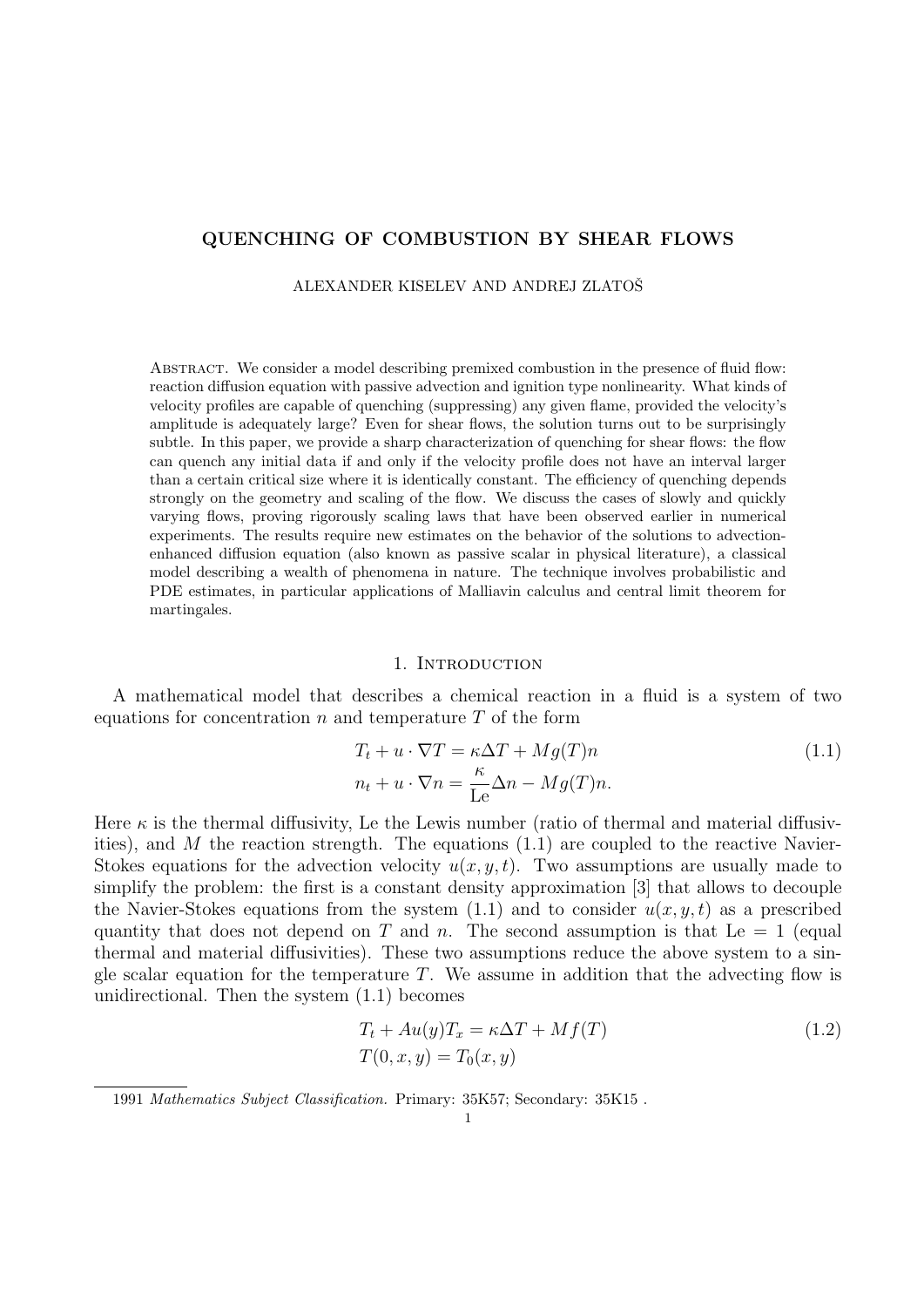with  $f(T) = g(T)(1 - T)$ . We are interested in strong advection, and accordingly have written the velocity as a product of the amplitude A and the profile  $u(y)$ . In this paper we consider a nonlinearity  $f \not\equiv 0$  of the ignition type

\n- (i) 
$$
f(0) = f(1) = 0
$$
 and  $f(T)$  is Lipschitz continuous on [0, 1],
\n- (ii)  $\exists \theta_0 > 0$  such that  $f(T) = 0$  for  $T \in [0, \theta_0]$ ,  $f(T) \geq 0$  for  $T \in (\theta_0, 1)$ ,
\n- (iii)  $f(T) \leq T$ .
\n

The last condition in (1.3) is just a normalization. We consider the reaction-diffusion equation (1.2) in the strip  $D = \{x \in \mathbb{R}, y \in [0, h]\}.$  We take  $u(y)$  to be periodic with period h and with mean equal to zero:

$$
\int_0^h u(y)dy = 0.
$$
\n(1.4)

A constant non-zero mean can be easily taken into account by translation. For the temperature, we impose periodic boundary conditions

$$
T(t, x, y) = T(t, x, y + h)
$$
\n
$$
(1.5)
$$

in y and decay in x. We will always assume that initial data  $T_0(x, y)$  is such that  $0 \le T_0(x, y) \le$ 1. Then we have  $0 \leq T \leq 1$  for all  $t > 0$  and  $(x, y) \in D$ . For simplicity, we will usually assume that the initial data coincide with characteristic function of some set. More generally, we may assume that for some L and  $\eta > 0$  we have

$$
T_0(x, y) > \theta_0 + \eta \text{ for } |x| \le L/2,
$$
  
\n
$$
T_0(x, y) = 0 \text{ for } |x| \ge L.
$$
\n(1.6)

Equation  $(1.2)$  may be considered as a simple model of flame propagation in a fluid [2]. advected by a shear (unidirectional) flow. The physical literature on the subject is vast, and we refer to the recent review [18] for an extensive bibliography. The main physical effect of advection on front-like solutions is the speed-up of the flame propagation due to the large scale distortion of the front. The role of the advection term in  $(1.2)$  for the front-like initial data was also a subject of intensive mathematical scrutiny recently, see [1, 18] for the references.

The present paper considers advection effects for a different physically interesting situation, where initial data are compactly supported. In this case, two generic scenarios are possible. If the support of the initial data is large enough, then two fronts form and propagate in opposite directions. Fluid advection speeds up the propagation, accelerating the burning. However, if the support of the initial data is small, then the advection exposes the initial hot region to diffusion which cools it below the ignition temperature  $\theta_0$ , ultimately extinguishing the flame. The main purpose of this paper is to study the possibility of quenching of flames by strong fluid advection in the model (1.2). The phenomena associated with flame quenching are of great interest for physical, astrophysical and engineering applications. For example, modelling of quenching and propagation of reaction fronts in fluid flow are relevant to studies of internal combustion engines, nuclear burning in stars and forest fires. Mathematically, the problem reduces to studying the advection-enhanced dissipation rate for the passive scalar. The passive scalar equation is one of the most studied PDE models, and has been the subject of extensive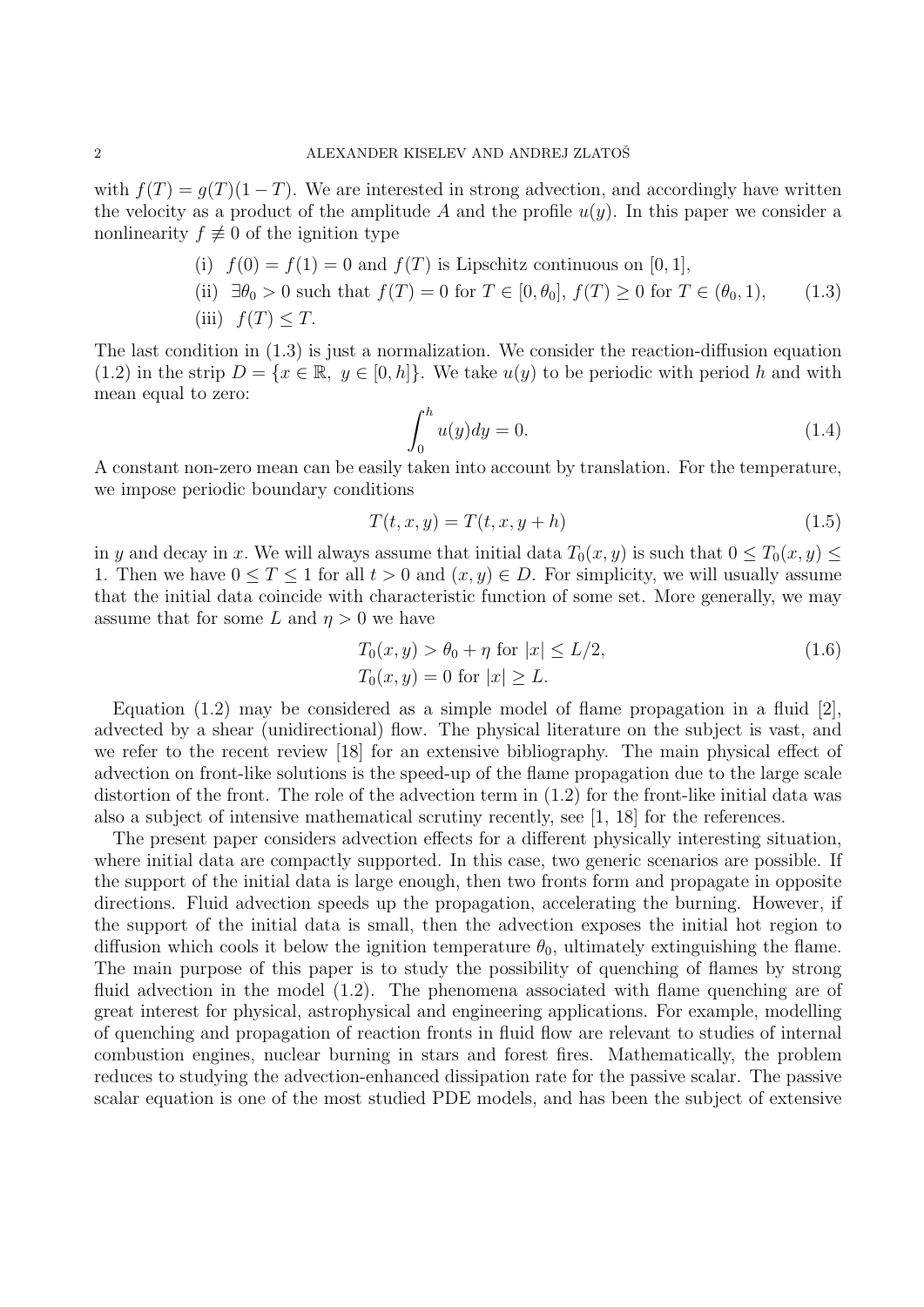research by both physicists and mathematicians. However, the question that we address here controlling the rate of decay of the  $L^{\infty}$  norm in terms of the amplitude and geometric properties of the flow - while extremely natural, remained largely open until some very recent work.

The problem of extinction and flame propagation in the mathematical model (1.2) was first studied by Kanel [8] in one dimension and with no advection. He showed that, in the absence of fluid motion, there exist two length scales  $L_0 < L_1$  such that the flame becomes extinct for  $L < L_0$ , and propagates for  $L > L_1$ . More precisely, he has shown that there exist  $L_0$  and  $L_1$ such that

$$
T(t, x, y) \to 0 \text{ as } t \to \infty \text{ uniformly in } D \text{ if } L < L_0
$$
  

$$
T(t, x, y) \to 1 \text{ as } t \to \infty \text{ for all } (x, y) \in D \text{ if } L > L_1.
$$
 (1.7)

We note in passing that it has been only very recently established by one of the authors that  $L_0 = L_1$  in this situation [20]. In the absence of advection, the flame extinction is achieved by diffusion alone, given that the support of initial data is small compared to the scale of the laminar front width  $l = \sqrt{\kappa/M}$ . However, in many applications quenching is the result of a strong wind, intense fluid motion, and operates on larger scales. Kanel's result was extended to non-zero advection by shear flows by Roquejoffre [13] who has shown that (1.7) holds also for  $u \neq 0$  with  $L_0$  and  $L_1$  depending, in particular, on A and  $u(y)$ . However the interesting question about more explicit quantitative dependence of  $L_0$ ,  $L_1$  on A and  $u(y)$  remained completely open until recent work [4]. The following definition was given in [4].

**Definition 1.1.** We say that the profile  $u(y)$  is quenching if for any L and any initial data  $T_0(x, y)$  supported inside the interval  $[-L, L] \times [0, h]$ , there exists  $A_0 = A_0(M, \kappa, f, u, L)$  such that the solution of (1.2) becomes extinct:

$$
T(t, x, y) \to 0 \text{ as } t \to \infty \text{ uniformly in } D \tag{1.8}
$$

for all  $|A| \geq A_0$ . We call the profile  $u(y)$  strongly quenching if the critical amplitude of advection  $A_0$  satisfies  $A_0 \leq CL$  for some constant  $C = C(M, \kappa, f, u)$  (which has the dimension of inverse time).

The quenching property has been linked in [4] to hypoellipticity of a certain degenerate diffusion equation. In particular, one of the main results showed that  $u(y)$  is strongly quenching if there is no point y where all derivatives of u vanish. On the other hand, if  $u(y)$  has a plateau larger than a certain critical size, then  $u$  is not quenching. However hypoellipticity does not provide a precise solution of the problem at hand: a shear flow  $u(y)$  with a small plateau leads to an auxiliary equation which is not hypoelliptic, yet it is quenching. The first main result of this paper, Theorem 3.1, provides a sharp characterization of quenching shear flows. It states that a shear flow is quenching if and only if it has a plateau exceeding certain critical size. Nearby plateaux of smaller size will not lead to the same effect. This critical scale can be described in terms of existence of solutions to a nonlinear Dirichlet problem. The main new technical ingredient involves estimates on certain stochastic integrals, in particular application of Malliavin calculus to derive absolute continuity of the relevant random variables.

The second goal is to study the dependence of quenching on scaling of the flow. Numerical experiments [16] suggest that there is a certain scale of the flow for which quenching is most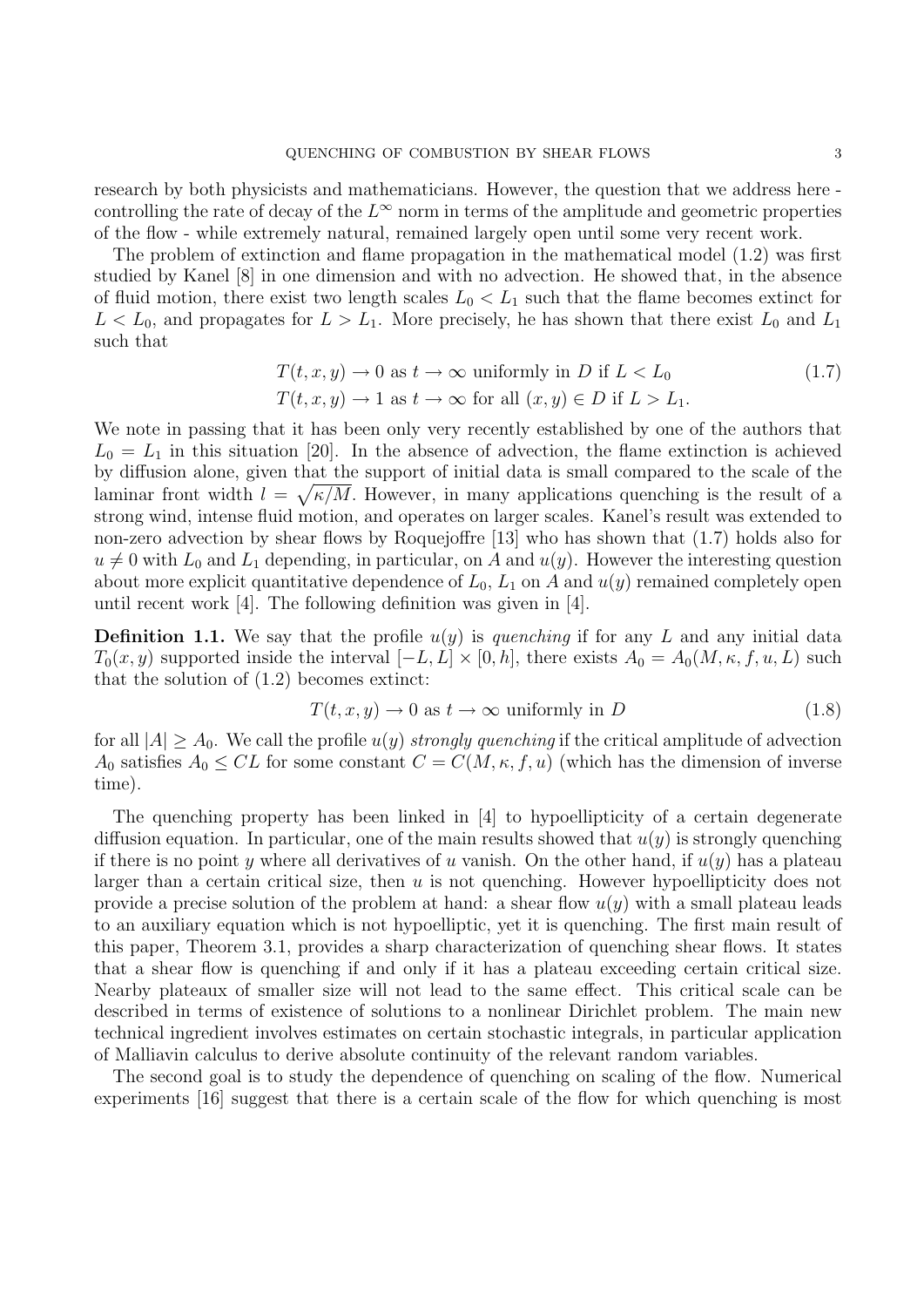efficient. Namely, if  $u(y) = \sin \alpha y$ , then the size  $L_A$  of initial data that can be quenched by flow Au(y) satisfies  $L_A \sim C_\alpha A$  with  $C_\alpha$  achieving maximum for some  $\alpha_0$ . Moreover, the constant  $C_{\alpha}$  satisfies  $C_{\alpha} \sim \alpha^{-1}$  for large  $\alpha$  and  $C_{\alpha} \sim \alpha^2$  for small  $\alpha$ . Our Theorems 4.1 and 4.2, which apply to general shear flows, prove that in the small and large  $\alpha$  asymptotic regimes one indeed has quenching for the initial data satisfying the above scaling. Central limit-type theorem for martingales is instrumental in obtaining the large  $\alpha$  result.

We mention that in a separate work [19] one of us investigates the phenomenon of quenching in the presence of combustion-type reaction functions that do not have an ignition cutoff  $\theta_0$ , but are allowed to be positive for all  $T \in (0,1)$ . An important example of such function is the Arrhenius type reaction  $f(T) = e^{-A/T}(1-T)$ , which is used in modeling of many chemical reactions. One of the main results of that paper, Theorem 1.3, is related to our Theorem 3.1. It states that the quenching property of shear flows is in this case linked not only to the size of their plateaux but also to the decay rate of f at  $T = 0$ . Namely, if (in our setting)  $f(T) \ge cT^p$ with  $p < 3$ , then no flow is quenching, whereas if  $f(T) \leq cT^p$  with  $p > 3$ , then flows with small enough plateaux are quenching and those with large plateaux are not. This result, however, does not provide a sharp characterization of quenching flows, and should be understood as an extension to non-ignition reactions of the results of [4] rather than of our Theorem 3.1.

As a final remark we note that proving results for the system (1.1) is typically much harder than for a single equation (1.2), due to the lack of appropriate comparison principles. This is not so in our case. While in the paper we discuss quenching for a single equation (1.2), all our quenching results (including Theorems 3.1(i), 4.1, and 4.2) extend immediately to the case of the system (1.1). This is a consequence of a remnant of the maximum principle: the concentration  $n(t, x)$  remains bounded above by one for all times. Then  $T_t + u \cdot \nabla T \leq \kappa \Delta T + Mg(T)$  in (1.1), and all the bounds we prove for quenching in the single equation model apply.

The paper is organized as follows. In Section 2 we establish some auxiliary technical estimates on stochastic integrals. In Section 3 we prove results on quenching by shear flows and provide a characterization of the critical plateau size in terms of the corresponding Dirichlet problem. In Section 4 we deal with the scaling question.

## 2. Stochastic Integrals

Results from this section will be used to obtain upper bounds on the solutions of (1.2) without the non-linear term, which can be expressed in terms of the Brownian motion. See the beginning of Section 3 for details and how this translates into estimates on the temperature T.

We call a plateau of a function  $u \in C(\mathbb{R})$  any maximal (w.r.t. inclusion) interval on which u is constant. We start by proving

**Lemma 2.1.** Let  $u \in C^1(\mathbb{R})$  be bounded along with its first derivative and let  $W_s^y$  denote the normalized one-dimensional Brownian motion starting at y. Then for any  $a \in \mathbb{R}$  we have

$$
\mathbb{P}\bigg(\int_0^t u(W_s^y)ds = a\bigg) = \mathbb{P}\bigg(u(W_s^y) = \frac{a}{t} \text{ for } s \in [0, t]\bigg). \tag{2.1}
$$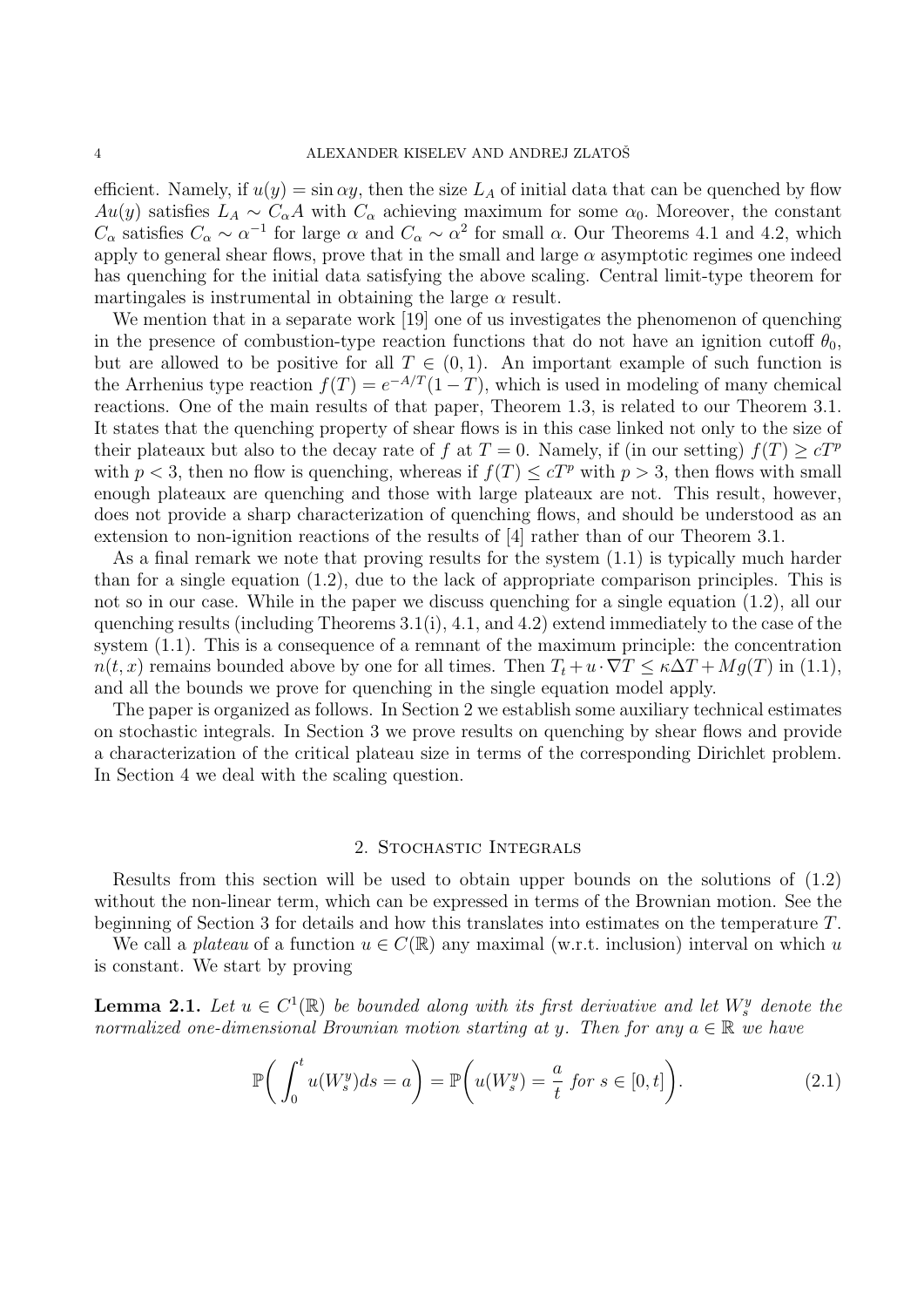*Remarks.* 1. In other words, the first probability is zero unless  $y$  is an interior point of a plateau of u with  $u(y) = \frac{a}{t}$ , in which case it equals the probability of  $W_s^y$  staying inside this plateau for all  $s \in [0, t]$ .

2. This lemma for  $u \in C^{\infty}$  and y not in a plateau of u follows from a probabilistic version of Hörmander's theorem (see, e.g., [11, Theorem 2.3.2]). Here we extend it to all  $u \in C^1$  and all  $y$ .

3. We believe that the same result holds for  $u \in C(\mathbb{R})$  but we were unable to locate an appropriate reference in the literature.

*Proof.* By Theorem 2.1.3 in [11] with  $F(W^y) \equiv \int_0^t u(W_s^y) ds$ , the law of the random variable F is absolutely continuous with respect to the Lebesgue measure on R whenever

$$
\left(\|DF\|_{2}^{2}=\right)\int_{0}^{t}\left(\int_{s}^{t}u'(W_{r}^{y})dr\right)^{2}ds>0
$$
\n(2.2)

almost surely. We note that with the notation of [11, p.24-26], if  $u \in C^1$ , then  $F \in \mathbb{D}^{1,1}$  is the limit of  $F_n(W^y) \equiv \frac{1}{n}$  $\frac{1}{n}\sum_{k=1}^n u(W_{tk/n}^y)$ , and  $DF(s) = \int_s^t u'(W_r^y) dr$  is the limit of

$$
DF_n(s) = \frac{1}{n} \sum_{k=1}^n u'(W_{tk/n}^y) \chi_{[0, \frac{tk}{n}]}(s) = \sum_{k=1}^n \left[ \frac{1}{n} \sum_{j=k}^n u'(W_{tj/n}^y) \right] \chi_{[\frac{t(k-1)}{n}, \frac{tk}{n}]}(s).
$$

Eq.  $(2.2)$  is obviously true if u' is not identically zero on an interval around y, that is, when y is not inside a plateau. In particular, for such  $y$  and all  $a$ ,

$$
\mathbb{P}\bigg(\int_0^t u(W_s^y)ds = a\bigg) = 0.\tag{2.3}
$$

Now assume  $y$  to be inside a plateau I. For any open interval J with rational end points not intersecting any plateau of u, and any rational  $\tau \in (0, t)$ , let  $B_{J,\tau}$  be the set of Brownian paths  $W<sup>y</sup>$  such that  $W_{\tau}^{y} \in J$ . Notice that every  $W^{y}$  that exits I before time t, belongs to some such  $B_{J\tau}$ .

We have for any a

$$
\mathbb{P}\bigg(\int_0^t u(W_s^y)ds = a\bigg| W^y \in B_{J,\tau}\bigg) = 0.\tag{2.4}
$$

This follows from (2.3) applied to the  $\int_{\tau}^{t}$  portion of the integral. Indeed — since  $U_s \equiv W_s^y$  $s+7$ (for  $s \geq 0$ ) is just Brownian motion starting at  $W^y_\tau$ , given any history  $\{W^y_s\}_{s \leq \tau}$ , the probability of  $\int_{\tau}^{t} u(W_s^y) ds = \int_{0}^{t-\tau} u(U_s) ds$  being  $a - \int_{0}^{\tau} u(W_s^y) ds$  is zero because  $W_{\tau}^y$  is not in a plateau of u if  $W^y \in B_{J,\tau}$ . By Fubini's theorem,  $(2.4)$  holds. Since there are only countably many sets  $B_{J,\tau}$ , the result follows.

The main result of this section is

**Lemma 2.2.** Let  $u \in C^1(\mathbb{R})$  be periodic. Then for any compact interval  $S \subset (0,\infty)$  we have

$$
\mathbb{P}\bigg(\int_0^t u(W_s^y)ds \in [a, a+\varepsilon] \setminus \{tu(y)\}\bigg) \to 0 \tag{2.5}
$$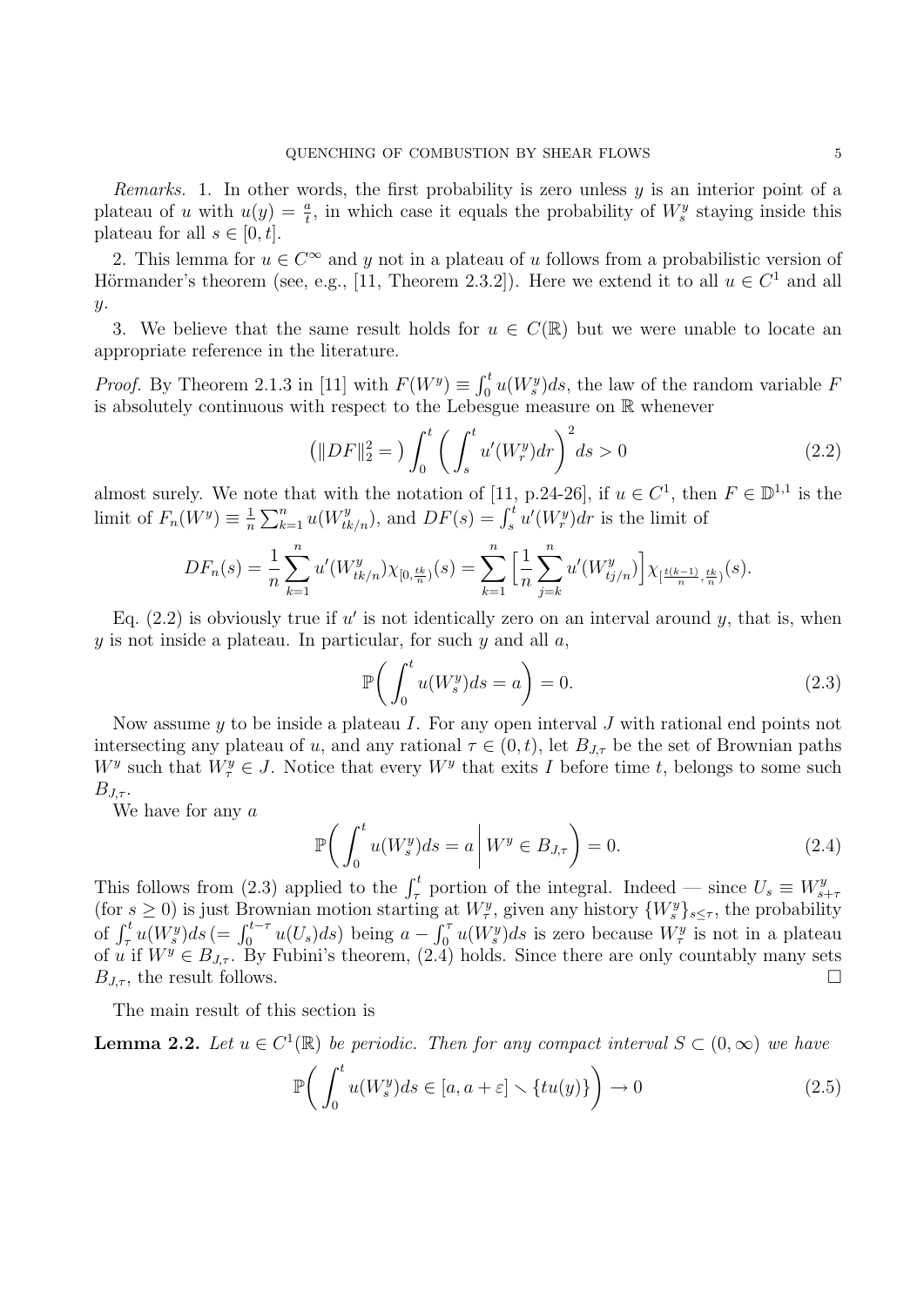$as \varepsilon \to 0$ , uniformly in  $(t, y, a) \in S \times \mathbb{R} \times \mathbb{R}$ .

Remarks. 1. Note that non-uniform convergence is an obvious consequence of Lemma 2.1.

2. The importance of this lemma lies in the fact that for large A it gives us a uniform (in  $(t, y, x) \in S \times \mathbb{R} \times \mathbb{R}$  estimate on the solution of  $(3.3), (3.4)$  below, using  $(3.10)$ . Through  $(3.8), (3.9)$  this translates into an upper bound on the temperature T.

To prove the lemma, consider the function

$$
p(t, y, a, \varepsilon) \equiv \mathbb{P}\bigg(\int_0^t u(W_s^y)ds \in [a, a + \varepsilon] \setminus \{tu(y)\}\bigg),
$$

that is, the probability of  $\int_0^t u(W_s^y)ds \in [a, a + \varepsilon]$  and  $\{u(W_s^y)\}_{s \leq t}$  not constant.

**Lemma 2.3.** Under the conditions of Lemma 2.2, p is jointly continuous in  $\mathbb{R}^+ \times \mathbb{R}^2 \times \mathbb{R}_0^+$ . *Proof.* For  $\delta_1 \in \mathbb{R}_0^+$  and  $\delta_2, \delta_3, \delta_4 \in \mathbb{R}$  let

$$
\delta \equiv ||u||_{\infty} |\delta_1| + t ||u'||_{\infty} |\delta_2| + |\delta_3| + |\delta_4|.
$$

Then

$$
\left| \int_0^{t+\delta_1} u(W_s^y + \delta_2) ds - \int_0^t u(W_s^y) ds \right| \le ||u||_{\infty} |\delta_1| + t ||u'||_{\infty} |\delta_2|
$$

and we have

$$
|p(t+\delta_1, y+\delta_2, a+\delta_3, \varepsilon+\delta_4) - p(t, y, a, \varepsilon)|
$$
  
\n
$$
\leq \mathbb{P}\bigg(\int_0^t u(W_s^y)ds \in [a-\delta, a+\delta] \cup [a+\varepsilon-\delta, a+\varepsilon+\delta] \setminus \{tu(y)\}\bigg)
$$
  
\n
$$
+ \mathbb{P}\big(\text{exactly one of } \{u(W_s^y)\}_{s\leq t} \text{ and } \{u(W_s^y+\delta_2)\}_{s\leq t+\delta_1} \text{ is constant}\big).
$$

As  $\delta \to 0$ , the first probability goes to zero because by Lemma 2.1,

$$
\mathbb{P}\bigg(\int_0^t u(W_s^y)ds \in \{a, a + \varepsilon\} \setminus \{tu(y)\}\bigg) = 0.
$$

The second probability goes to zero because

$$
\mathbb{P}(\{u(W_s^y)\}_{s\leq t} \text{ is constant})
$$

is continuous in  $(t, y)$ .

*Proof of Lemma 2.2.* By Lemma 2.1,  $p(t, y, a, 0) = 0$ . Hence by Lemma 2.3,  $p(t, y, a, \varepsilon) \downarrow 0$  as  $\varepsilon \to 0$ , for any  $(t, y, a)$ . By joint continuity of p we then have  $p(t, y, a, \varepsilon) \downarrow 0$  as  $\varepsilon \to 0$ , uniformly in  $(t, y, a) \in K$ , for any compact  $K \subset \mathbb{R}^+ \times \mathbb{R}^2$ . But p is periodic in y and  $p(t, y, a, \varepsilon) = 0$  for  $|a| > t \|u\|_{\infty} + \varepsilon$ . Thus  $p(t, y, a, \varepsilon) \downarrow 0$  as  $\varepsilon \to 0$ , uniformly in  $(t, y, a) \in S \times \mathbb{R} \times \mathbb{R}$ , for any compact  $S \subset \mathbb{R}^+$ . <sup>+</sup>.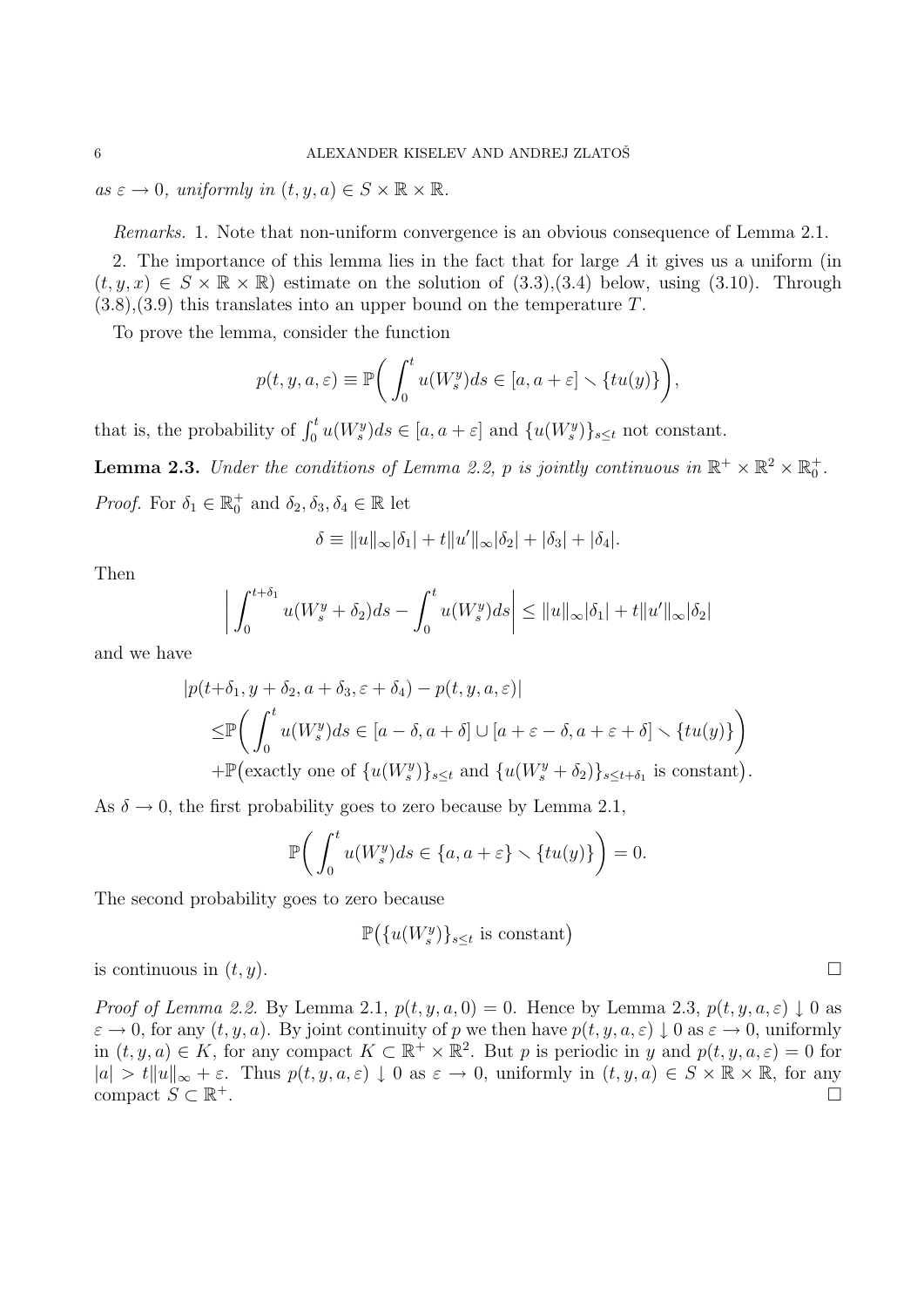### 3. THE QUENCHING FLOWS

Let  $u(y) \in C^1(\mathbb{R})$  be a periodic function and let  $f(T)$  be an ignition-type non-linearity satisfying (i)-(iii) of (1.3). Let  $T(t, x, y)$ ,  $\Phi(t, x, y)$ , and  $\Psi(t, x, y)$  be the solutions of

$$
T_t = \kappa \Delta T - Au(y) T_x + Mf(T) \tag{3.1}
$$

$$
\Phi_t = \kappa \Delta \Phi - Au(y)\Phi_x \tag{3.2}
$$

$$
\Psi_t = \kappa \Psi_{yy} - Au(y)\Psi_x \tag{3.3}
$$

with  $(t, x, y) \in \mathbb{R}_0^+ \times \mathbb{R}^2$  and initial conditions

$$
T(0, x, y) = \Phi(0, x, y) = \Psi(0, x, y) = \chi_{[-L, L]}(x).
$$
\n(3.4)

Notice that to prove quenching, one only needs to show

$$
||T(\tau, \cdot, \cdot)||_{\infty} \le \theta_0 \tag{3.5}
$$

for some  $\tau > 0$ . Indeed, the maximum principle then implies  $T(t, x, y) \leq \theta_0$  for all  $t \geq \tau$ . Hence we have

$$
T_t = \kappa \Delta T - Au(y) T_x \tag{3.6}
$$

for  $t \geq \tau$ . To show (1.8) we first notice that by integrating (3.1) in  $(x, y) \in \mathbb{R} \times [0, h]$  (where h is the period of u) we have for  $\|\cdot\|_p \equiv \|\cdot\|_{L^p(\mathbb{R}\times[0,h])}$ 

$$
\frac{\partial}{\partial t} ||T(t,\cdot,\cdot)||_1 = M \int f(T) dx dy \le M ||T(t,\cdot,\cdot)||_1
$$

by (1.3), and so  $||T(\tau, \cdot, \cdot)||_1 < \infty$ . One can then, for instance, use the estimates on the parabolic kernel of the operator  $\Delta - u \cdot \nabla$  for periodic divergence-free flow u on  $\mathbb{R}^n$  from [10] to show that the kernel for  $\Delta - u \cdot \nabla$  on  $\mathbb{R} \times [0, h]$  with periodic boundary conditions is bounded above by  $C t^{-1/2}$  for some C and all  $t > 1$  (see [19]). Therefore

$$
||T(\tau + t, \cdot, \cdot)||_{\infty} \le Ct^{-1/2}||T(\tau, \cdot, \cdot)||_{1}
$$
\n(3.7)

for  $t > 1$  and (1.8) follows. Alternatively, there is a more elementary proof of (3.7) based on proving a Nash-type inequality for the evolution of (3.6), namely that

$$
||T(\tau + t, \cdot, \cdot)||_2 \leq \tilde{C}t^{-1/2}||T(\tau, \cdot, \cdot)||_1
$$

with  $\tilde{C}$  independent of the flow. Such an estimate also leads to (3.7) by a duality argument. See [7, 9] for more details.

The functions  $\Phi$ ,  $\Psi$  can be used to estimate the non-linear evolution:

$$
T(t, x, y) \le \Phi(t, x, y)e^{Mt}
$$
\n(3.8)

$$
\sup_{x} \Phi(t, x, y) \le \sup_{x} \Psi(t, x, y). \tag{3.9}
$$

The first bound is achieved by replacing  $f(T)$  with T in (3.1), while the second bound follows from the equality

$$
\Phi(t, x, y) = \int_{-\infty}^{\infty} G(t, x - x') \Psi(t, x', y) dx'
$$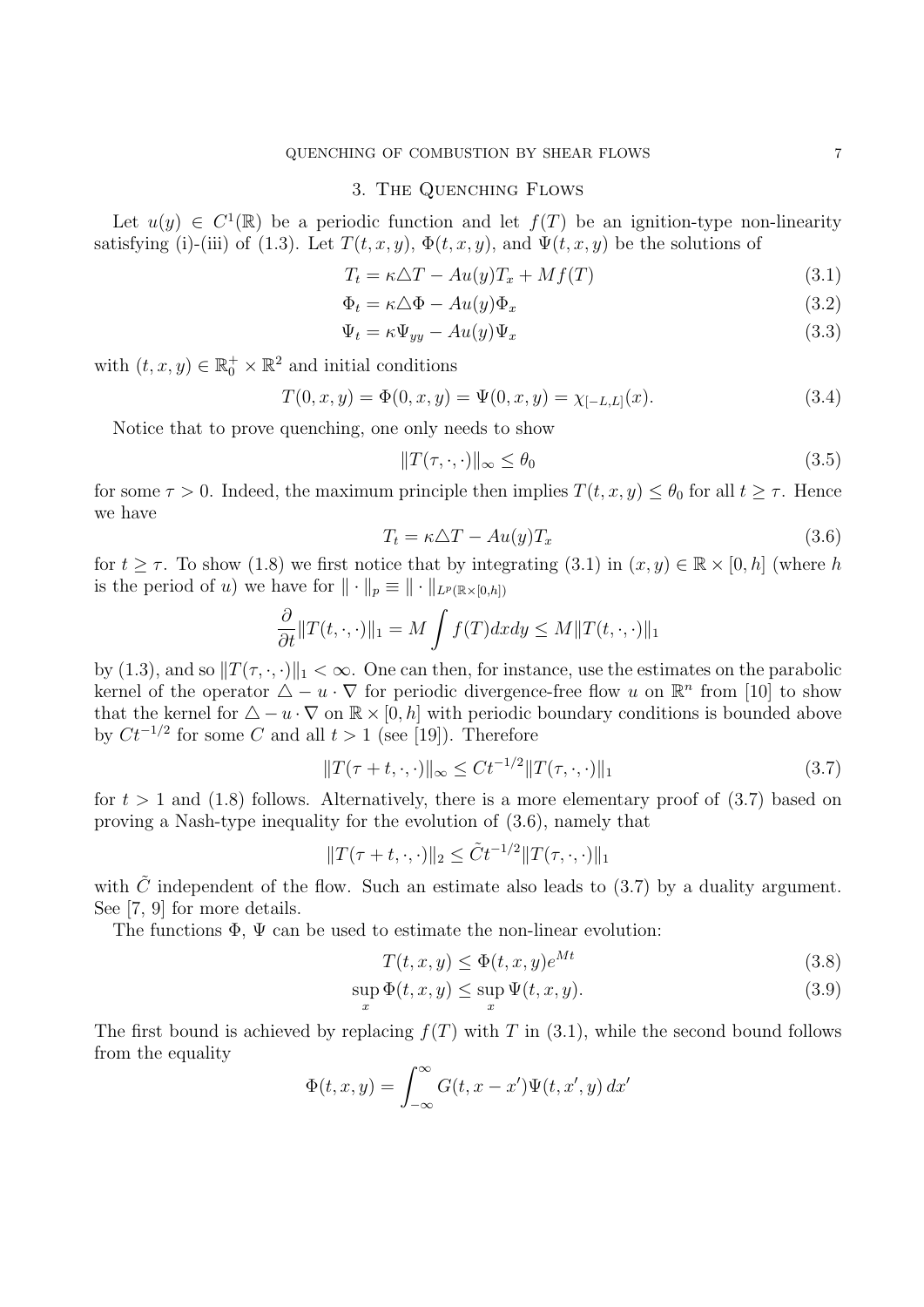where

$$
G(x,t) = \frac{1}{\sqrt{4\pi\kappa t}} e^{-x^2/4\kappa t}
$$

is the fundamental solution of the one-dimensional heat equation (using that  $||G(t, \cdot)||_{L_x^1} = 1$ ). The equality is verified by plugging it into (3.2).

Since  $\Phi$  and  $\Psi$  satisfy the above linear equations, we can apply the results from the previous section to obtain the following estimates. Let  $(W^x, W^y)$  be the normalized 2-dimensional Brownian motion starting at  $(x, y)$  and let  $(X_t^x, Y_t^y)$  be the random process starting at  $(x, y)$ and given by

$$
dX_t^x = \sqrt{2\kappa} \, dW_t^x - Au(Y_t^y)dt,
$$
  
\n
$$
dY_t^y = \sqrt{2\kappa} \, dW_t^y.
$$

Thus,  $Y_t^y = y +$ √  $\overline{2\kappa}(W_t^y - y) = W_{2\kappa t}^y$  and

$$
X_t^x = x + \sqrt{2\kappa}(W_t^x - x) - \int_0^t Au(Y_s^y)ds = W_{2\kappa t}^x - \frac{A}{2\kappa} \int_0^{2\kappa t} u(W_s^y)ds.
$$

Then we have by  $(3.2)$ ,  $(3.4)$ , and Lemma 7.8 in [12],

$$
\Phi(t, x, y) = \mathbb{E}\big(\Phi(0, X_t^x, Y_t^y)\big) = \mathbb{P}\bigg(W_{2\kappa t}^x - \frac{A}{2\kappa} \int_0^{2\kappa t} u(W_s^y)ds \in [-L, L]\bigg).
$$

Similarly,

$$
\Psi(t,x,y) = \mathbb{P}\bigg(x - \frac{A}{2\kappa} \int_0^{2\kappa t} u(W_s^y) ds \in [-L, L]\bigg). \tag{3.10}
$$

The following result provides a sharp characterization of the quenching flows (see Definition 1.1).

**Theorem 3.1.** With the above notation, there exists  $0 < \ell < \infty$ , depending only on M,  $\kappa$ , and f, such that the following hold.

(i) If the longest plateau of u is shorter than  $\ell$ , then u is quenching.

(ii) If the longest plateau of u is longer than  $\ell$ , then u is not quenching.

Moreover, this  $\ell$  is the infimum of all l such that the equation

$$
\phi_t = \kappa \Delta \phi + M f(\phi) \tag{3.11}
$$

on  $(x, y) \in \mathbb{R} \times [0, l]$  with Dirichlet boundary conditions at  $y = 0, l$ , has a solution  $\phi$  with  $\phi(0, \cdot, \cdot)$  compactly supported (and taking values in [0,1]) such that  $\phi$  does not go uniformly to zero as  $t \to \infty$ .

The key step in the proof is the following proposition.

**Proposition 3.2.** For any l,  $L > 0$  let  $\tau(l, L)$  be the minimal time such that any solution  $\phi$  of (3.11) on  $(x, y) \in \mathbb{R} \times [0, l]$  with Dirichlet boundary conditions at  $y = 0, l$  and  $\phi(0, \cdot, \cdot)$  supported in  $[-L, L] \times [0, l]$  (and taking values in  $[0, 1]$ ), satisfies  $\phi(t, x, y) \leq \theta_0/2$  for  $t \geq \tau(l, L)$ . If such a time does not exist, we set  $\tau(l, L) = \infty$ . Then with the above notation and l the length of the longest plateau of u we have the following.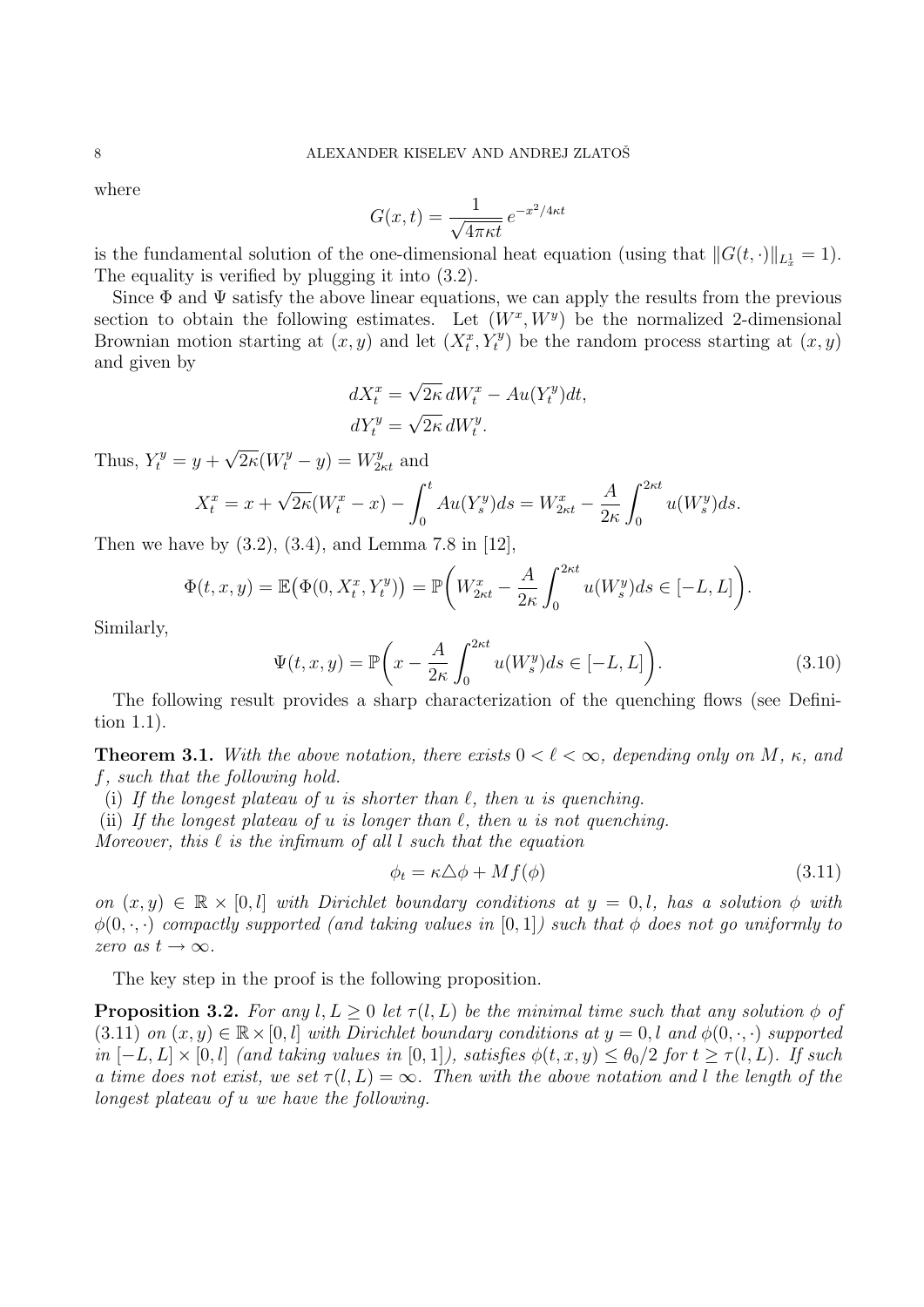- (i) If  $\tau(l, L) < \infty$  for every  $L < \infty$ , then u is quenching.
- (ii) If  $\tau(l, L_0) = \infty$  for some  $L_0 < \infty$ , then u is not quenching (and for all  $L \geq L_0$  and any A the temperature  $T(t, x, y)$  does not go uniformly to zero as  $t \to \infty$ ).

Remark. Note that this result also applies in the case  $l = \ell$ . Whether quenching happens in this case depends not only on whether solutions of (3.11) with Dirichlet boundary conditions at  $y = 0, \ell$ , initially compactly supported, go uniformly to zero, but on this decay being uniform in all  $\phi(0, \cdot, \cdot)$  supported in  $[-L, L] \times [0, \ell]$  (for each L).

*Proof.* (ii) Without loss of generality we can assume that the longest plateau of u is  $I = [0, l]$ . Also without loss of generality, let  $u(0) = 0$ . Indeed — if  $u(0) \neq 0$  and T is the solution of (3.1) with  $u(y)$  replaced by  $\tilde{u}(y) = u(y) - u(0)$ , then  $T(t, x, y) = \tilde{T}(t, x - Au(0)t, y)$  and the result for  $\tilde{T}$  translates directly to  $T$ .

Assume that for  $L = L_0$  the temperature T (with initial condition (3.4) and some A) goes uniformly to zero and let  $\tau_0 < \infty$  be such that  $||T(\tau_0, \cdot, \cdot)||_{\infty} \leq \theta_0/2$ . Since by comparison theorems any  $\phi$  from the statement of the proposition must satisfy  $\phi(x, y, t) \leq T(x, y, t)$  for all t, we obtain  $\tau(l, L_0) \leq \tau_0$ , a contradiction. Therefore T does not go uniformly to zero for  $L \geq L_0$  and any A, and so u is not quenching.

(i) Fix  $L < \infty$ , choose any  $0 < \delta < \min\{L, 1\}$ , and let  $\tau_2 \equiv 1 + \tau(l, L + \delta)$ . We will show that for large enough  $|A|$  and all  $x, y$  one has

$$
T(\tau_2, x, y) \le \theta_0. \tag{3.12}
$$

This is (3.5) and so (1.8) will follow.

Our strategy to show (3.12) will be to estimate T by  $\Phi$  via Lemma 2.2 for y outside of the plateaux of u (with large enough  $|A|$ ), and by a suitable  $\phi$  from the statement of the proposition for y inside a plateau.

Let d be the Lipschitz constant for f, define  $c \equiv M \max\{d, 1\}$ , and pick  $\tau_1 \in (0, 1)$  such that

$$
\mathbb{P}\left(|W_{2\kappa\tau_1}^0| \geq \frac{\delta}{2}\right) \leq \frac{\theta_0}{4e^{c\tau_2}}.\tag{3.13}
$$

This choice will become clear later.

Let  $A_0$  be large enough so that for all  $|A| \ge A_0$ ,  $t \in [\tau_1, \tau_2]$ ,  $x \in \mathbb{R}$ , and y not in the interior of a plateau of  $u$  we have

$$
\Psi(t,x,y) = \mathbb{P}\left(x - \frac{A}{2\kappa} \int_0^{2\kappa t} u(W_s^y) ds \in [-L, L]\right) \le \frac{\theta_0}{2e^{2c\tau_2}}.\tag{3.14}
$$

This is possible by Lemma 2.2 and the first remark after Lemma 2.1. Then by (3.8) and (3.9), for  $t \in [\tau_1, \tau_2]$  and y not in the interior of a plateau,

$$
\sup_{x} T(t, x, y) \le e^{Mt} \sup_{x} \Psi(t, x, y) \le e^{Mt} \frac{\theta_0}{2e^{2c\tau_2}} \le \frac{\theta_0}{2e^{c\tau_2}}.
$$
\n(3.15)

In particular,  $(3.12)$  holds when y is outside of all plateaux of u.

We are left with the case of  $y$  inside a plateau. Hence consider a plateau  $I$  of maximal length l. All the following arguments will also apply to any other plateau of length  $l \leq l$  because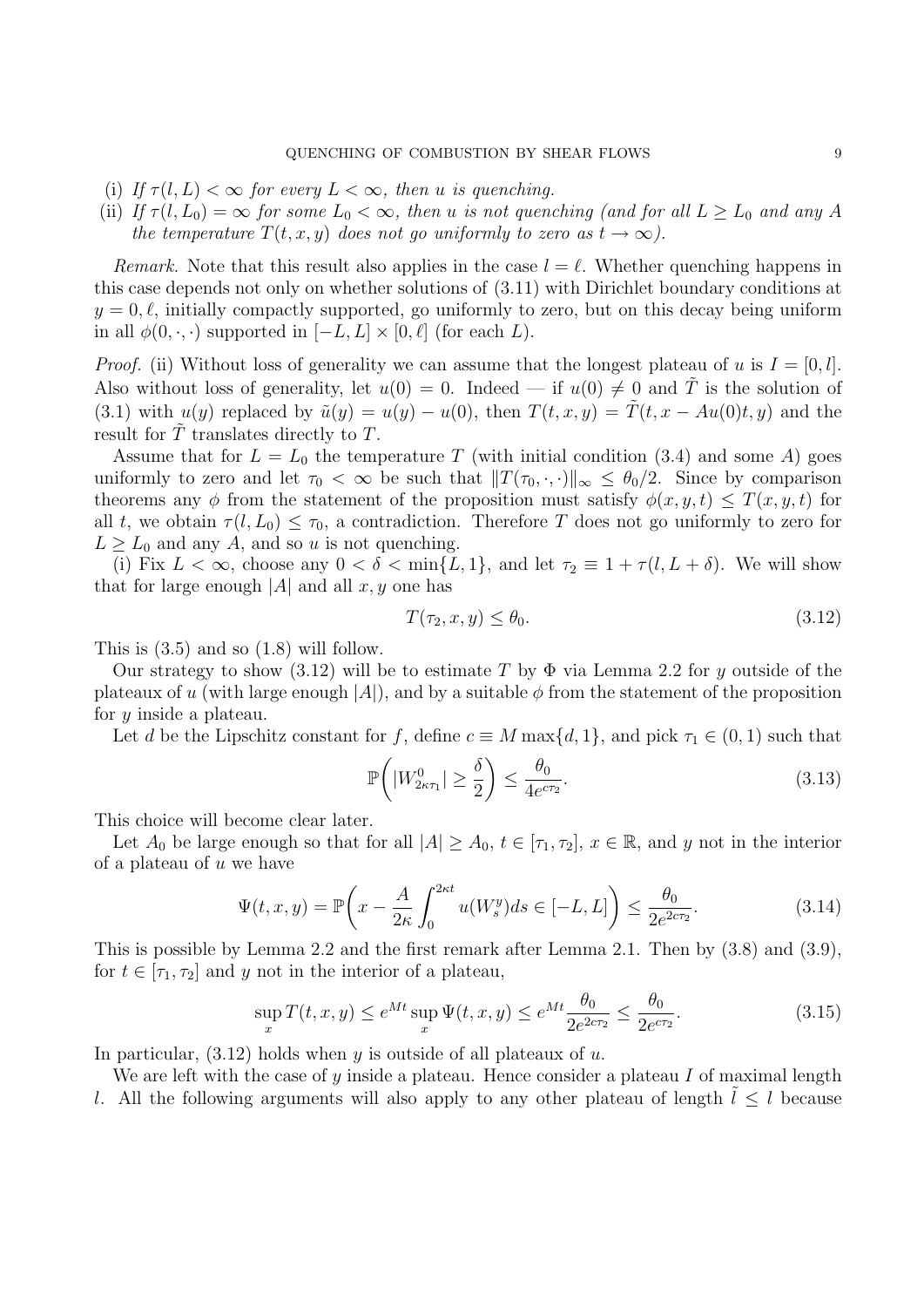$\tau(\tilde{l}, L) \leq \tau(l, L)$  by comparison theorems. Therefore proving (3.12) for  $y \in I$  will yield the same statement for all other plateaux of  $u$  and the proof will be finished.

Again assume without loss of generality that  $I = [0, l]$  and  $u(0) = 0$ . Increase  $A_0$  (if necessary) so that for any  $|A| \geq A_0$ ,

$$
\mathbb{P}\left(x - \frac{A}{2\kappa} \int_0^{2\kappa\tau_1} u(W_s^y) ds \in \left[ -L - \frac{\delta}{2}, L + \frac{\delta}{2} \right] \right) \le \frac{\theta_0}{4e^{\epsilon\tau_2}} \tag{3.16}
$$

whenever  $y \in I$  and  $|x| \geq L + \delta$ . Such  $A_0$  exists because by Lemma 2.2,

$$
\mathbb{P}\bigg(\int_0^{2\kappa\tau_1} u(W_s^y)ds \in \frac{2\kappa}{A} \bigg[-L - \frac{\delta}{2} + x, L + \frac{\delta}{2} + x\bigg]\bigg) \to 0
$$

as  $|A| \to \infty$ , uniformly in  $y \in I$  and  $x \notin [-L-\frac{\delta}{2}]$  $\frac{\delta}{2}, L + \frac{\delta}{2}$  $\frac{2}{2}$  (because  $u(0) = 0$ ). Using (3.8), (3.13), and (3.16), it follows that for  $y \in I$  and  $|x| \geq L + \delta$ ,

$$
T(\tau_1, x, y) \le e^{M\tau_1} \Phi(\tau_1, x, y)
$$
  
\n
$$
= e^{M\tau_1} \mathbb{P}\left(W_{2\kappa\tau_1}^x - \frac{A}{2\kappa} \int_0^{2\kappa\tau_1} u(W_s^y) ds \in [-L, L]\right)
$$
  
\n
$$
\le e^{M\tau_1} \mathbb{P}\left(x - \frac{A}{2\kappa} \int_0^{2\kappa\tau_1} u(W_s^y) ds \in \left[-L - \frac{\delta}{2}, L + \frac{\delta}{2}\right]\right) + e^{M\tau_1} \frac{\theta_0}{4e^{\tau_2}}
$$
  
\n
$$
\le \frac{\theta_0}{2e^{c(\tau_2 - \tau_1)}}
$$
\n(3.17)

Next consider a function  $\phi(t, x, y)$  defined on  $[\tau_1, \infty) \times \mathbb{R} \times I$ , taking values in [0, 1], and satisfying (3.11) with Dirichlet boundary conditions at  $y = 0, l$  and initial data

$$
T(\tau_1, x, y) - \frac{\theta_0}{2e^{c(\tau_2 - \tau_1)}} \le \phi(\tau_1, x, y) \le \chi_{[-L - \delta, L + \delta]}(x)\chi_I(y). \tag{3.18}
$$

Such a  $\phi$  exists because of (3.15) and (3.17), and by the definition of  $\tau_2$  we have

$$
\phi(\tau_2, x, y) \le \frac{\theta_0}{2}.\tag{3.19}
$$

Now let  $\omega \equiv T - \phi$  for  $(t, x, y) \in [\tau_1, \infty) \times \mathbb{R} \times I$ . Then

$$
\omega_t = \Delta \omega + M[f(T) - f(\phi)] \le \Delta \omega + c|\omega| \tag{3.20}
$$

By (3.18),

$$
\omega(\tau_1, x, y) \le \frac{\theta_0}{2e^{c(\tau_2 - \tau_1)}}\tag{3.21}
$$

and by (3.15),

$$
\sup_{x} \{ \omega(t, x, 0), \omega(t, x, l) \} \le \frac{\theta_0}{2e^{c(\tau_2 - \tau_1)}} \tag{3.22}
$$

for  $t \in [\tau_1, \tau_2]$ . Now for  $\tilde{\omega} \equiv e^{-ct} \omega$  we have

$$
\tilde{\omega}_t \leq \Delta \tilde{\omega} + c(|\tilde{\omega}| - \tilde{\omega}).
$$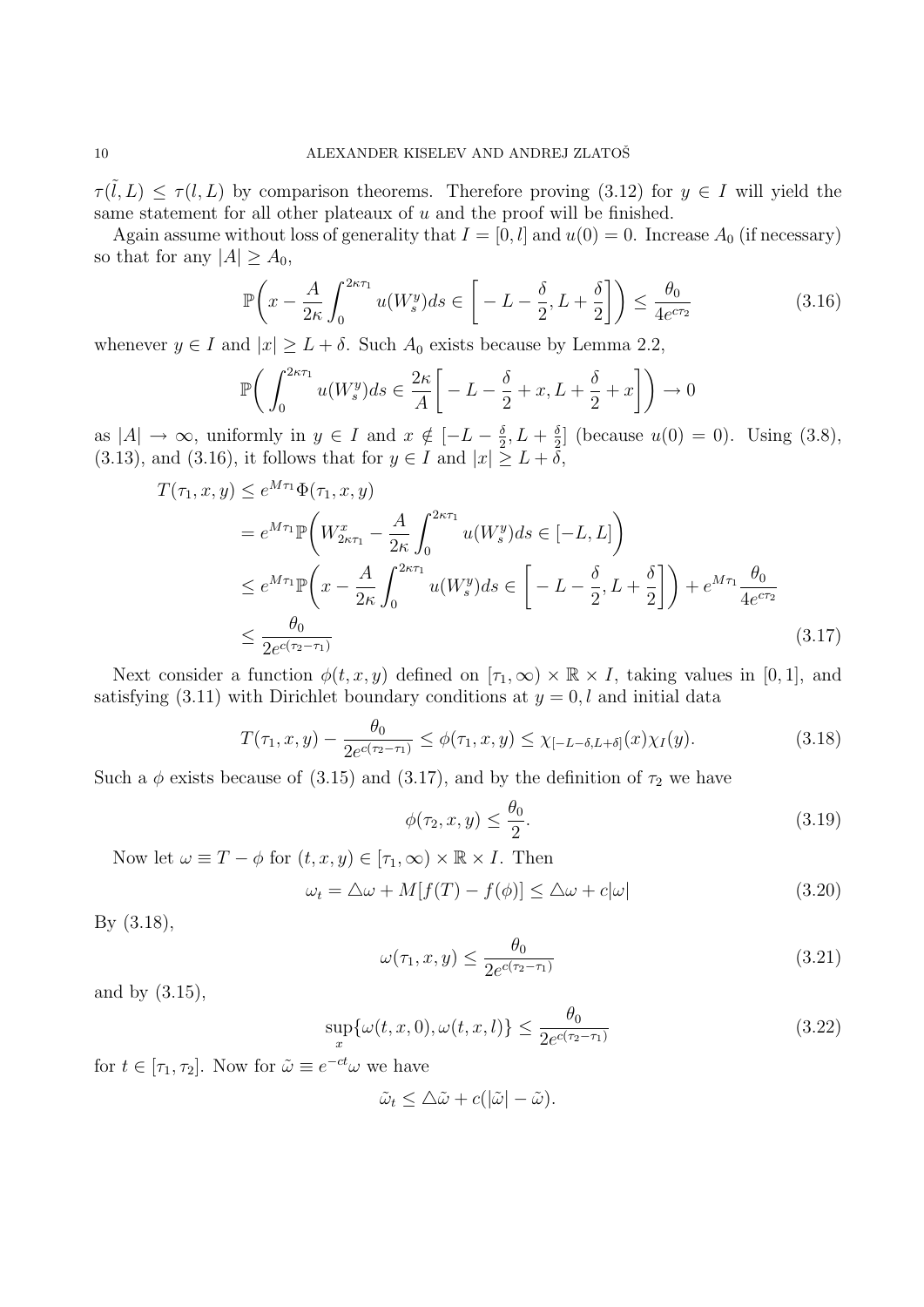Thus by (3.21), (3.22), and the maximum principle,

$$
\tilde{\omega}(t, x, y) \le \frac{\theta_0}{2e^{c\tau_2}},
$$

for  $t \in [\tau_1, \tau_2]$ . Thus  $\omega(\tau_2, x, y) \leq \theta_0/2$  whenever  $y \in I$ . So by (3.19),  $T(\tau_2, x, y) \leq \theta_0$  for  $y \in I$ . As mentioned before, this also holds for any other plateau of  $u$ . Together with  $(3.15)$  this gives  $(3.12)$ , and the result follows.

*Proof of Theorem 3.1.* Let  $\ell$  be defined as in the statement of Theorem 3.1. The fact that  $\ell < \infty$  is proved in [4] by constructing a subsolution of (3.11) on  $\mathbb{R} \times [0, l]$  for large enough l. Proposition 3.3 below shows that  $\ell > 0$ . Notice that by comparison theorems (see e.g. [15, Chapter 10, a solution  $\phi$  described in the statement of Theorem 3.1 exists when  $l > l$  and does not exist when  $l < \ell$ .

Let l be the length of the longest plateau of u and let  $\tau(l, L)$  be as in Proposition 3.2.

(ii) If  $l > l$ , then there exists a solution  $\phi$  described above. This means that  $\|\phi(t, \cdot, \cdot)\|_{\infty} > \theta_0$ for all t. Since  $\phi(0, x, y)$  is supported in  $[-L_0, L_0] \times [0, l]$  for some  $L_0 < \infty$ , we obtain  $\tau(l, L_0) =$  $\infty$ . Proposition 3.2(ii) then gives (ii).

(i) If  $l < \ell$ , then take  $\delta \equiv (\ell - l)/3$ . For any  $L < \infty$  let  $\phi$  be a solution of (3.11) on  $\mathbb{R} \times [-\delta, l + \delta]$  with Dirichlet boundary conditions at  $y = -\delta, l + \delta$  and

$$
\chi_{[-L,L]}(x)\chi_{[0,l]}(y) \leq \phi(0,x,y) \leq \chi_{[-L-1,L+1]}(x)\chi_{[-\delta,l+\delta]}(y).
$$

Since  $l + 2\delta < \ell$ , there is  $\tau_L < \infty$  such that  $\|\phi(\tau_L, \cdot, \cdot)\|_{\infty} \leq \theta_0/2$ . By comparison theorems this implies  $\tau(l, L) \leq \tau_L < \infty$ . The result follows from Proposition 3.2(i).

In [4] an upper bound on  $\ell$  was provided by constructing a non-zero compactly supported  $\phi(x, y)$  such that

$$
\kappa \Delta \phi + M f(\phi) \ge 0
$$

in the sense of distributions. By comparison theorems,  $\ell$  is at most the diameter of the support of  $\phi$ . Here we give a lower bound on  $\ell$ , in terms of the existence of a stationary 1D solution of  $(3.11).$ 

**Proposition 3.3.** Let  $\tilde{\ell}$  be the length of the shortest interval I such that there exists a non-zero  $\psi: I \to [0,1]$ , vanishing at the edges of I, such that inside I

$$
\kappa \psi'' + Mf(\psi) = 0. \tag{3.23}
$$

Then  $\ell > \tilde{\ell}$ .

*Proof.* Assume  $\phi$  is a solution of (3.11) on  $(x, y) \in \mathbb{R} \times [0, l]$  with Dirichlet boundary conditions at  $y = 0, l$  and  $\phi(0, \cdot, \cdot)$  compactly supported (and taking values in [0,1]), such that  $\phi$  does not go uniformly to zero as  $t \to \infty$ . Let  $\phi$  be the solution of (3.11) with the same boundary conditions, but with  $\phi(0, x, y) \equiv \sup_x \phi(0, x, y)$ . By comparison theorems,  $\phi \geq \phi$ , and so  $\phi$  also does not go uniformly to zero as  $t \to \infty$ .

Moreover, obviously  $\tilde{\phi}(t, x_1, y) = \tilde{\phi}(t, x_2, y)$  for any  $t, y, x_1, x_2$ , and so  $\tilde{\psi}(t, y) \equiv \tilde{\phi}(t, x, y)$  is well-defined and solves

$$
\tilde{\psi}_t = \kappa \tilde{\psi}_{yy} + M f(\tilde{\psi}). \tag{3.24}
$$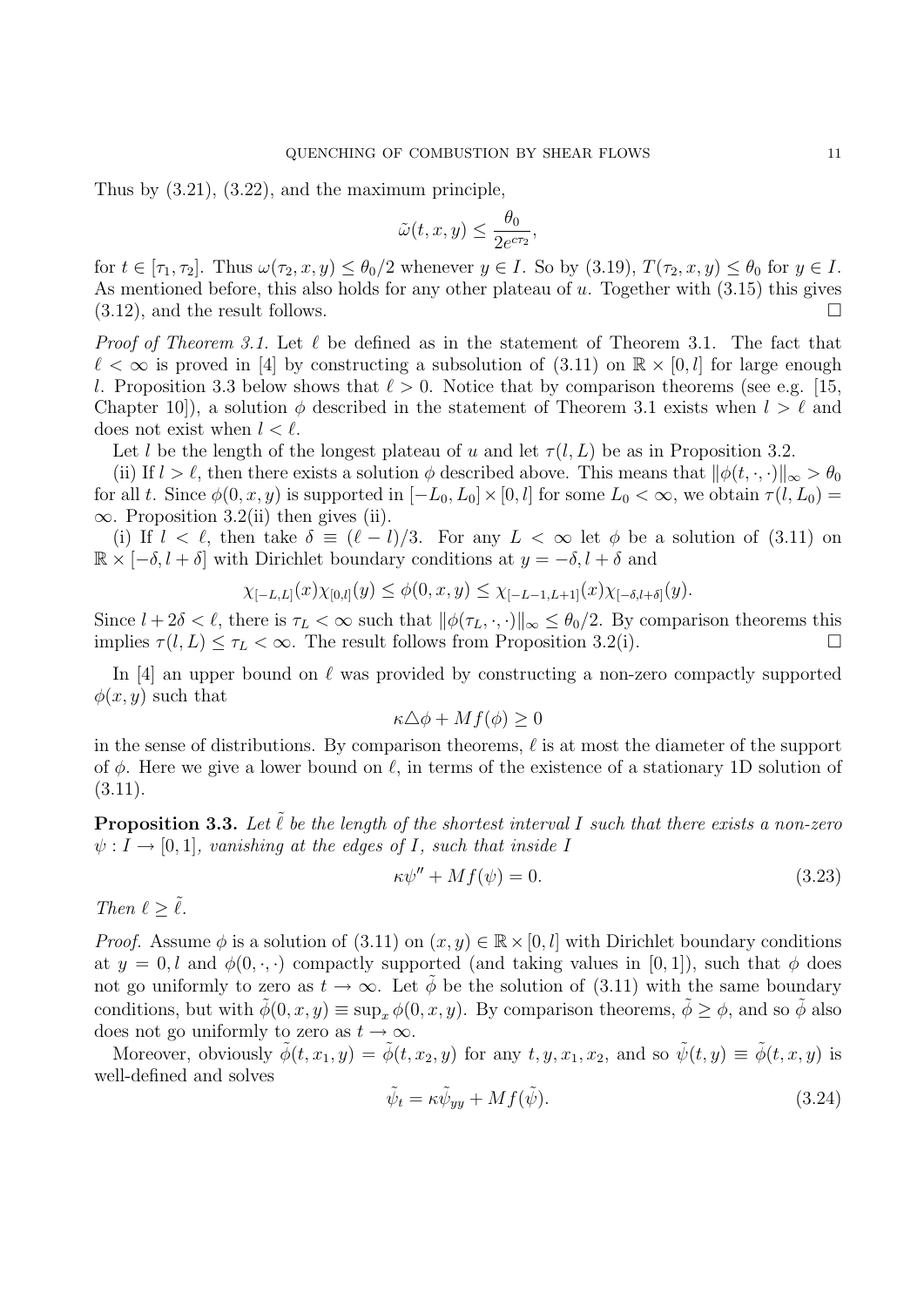Since  $\tilde{\psi}$  does not go uniformly to 0, Proposition 3.6 provides us  $\psi$  solving (3.23), defined on  $[0, l]$ . A simple shooting argument can be used to prove that the set of all l for which solution of  $(3.23)$  does not exist is open. Thus the set of all l for which such solution exists has a minimum  $\ell$ , and the result follows.

**Corollary 3.4.** With the above notation (and  $f(T) \leq T$ ) we have  $\ell > \pi \sqrt{\kappa/M}$ .

Remark. From results in [4] it follows that  $\ell \leq c \sqrt{\kappa/M}$  for some constant c depending on f. It follows that the critical plateau length  $\ell$  is of the order of the laminar front width  $\sqrt{\kappa/M}$ .

*Proof.* By Proposition 3.3, there exists a solution  $\psi$  of (3.23) on [0,  $\tilde{\ell}$ ] vanishing at 0,  $\tilde{\ell}$ . Since  $f(\psi) \leq \psi$ , we then have

$$
\kappa \psi'' + M\psi \ge 0.
$$

That is, the lowest eigenvalue of  $-\Delta$  on  $[0,\tilde{\ell}]$  is at most M<sub>K</sub>. Hence  $\tilde{\ell} \geq \pi \sqrt{\kappa/M}$ . But if  $\tilde{\ell} = \pi \sqrt{\kappa/M}$ , then necessarily  $\psi(y) = c \sin(\sqrt{M/\kappa} y)$ . This contradicts (3.23) because  $f(\psi) = 0$ for small  $\psi$ . Hence  $\tilde{\ell} > \pi \sqrt{\kappa/M}$  and Proposition 3.3 gives the result.

The above provides also a criterion for strong quenching (recall Definition 1.1).

**Theorem 3.5.** If the longest plateau of u is shorter than  $\tilde{\ell}$  from Proposition 3.3, then u is strongly quenching.

*Proof.* Going through the proof of Proposition 3.2, one observes that  $A_0$  depends on  $\tau_1$ ,  $\tau_2$ , and L. For  $L \geq 1$  one can make  $\tau_1$  only depend on  $\tau_2$  and from the conditions on  $A_0$  one then sees that as long as  $\tau_2$  is bounded,  $A_0$  only depends on L. Moreover, this dependence is linear by Lemma 2.2 (and Lemma 2.1) since the lengths of the intervals in  $(3.14)$  and  $(3.16)$  are  $O(L)$ . Therefore as long as  $\tau(l, L)$  is bounded in L, we have  $A_0 \leq O(L)$  and so u is strongly quenching.

Assume that the longest plateau of u is has length l and let  $\delta \equiv (\tilde{\ell} - l)/3$ . Let  $\tilde{\psi}$  solve (3.24) on  $[-\delta, l + \delta]$  with Dirichlet boundary conditions at  $y = -\delta, l + \delta$  and  $\psi(0, y) \geq \chi_{[0,l]}(y)$ . By  $l + 2\delta < \tilde{\ell}$ , the definition of  $\tilde{\ell}$ , and Proposition 3.6,  $\tilde{\psi}$  goes uniformly to 0 and so there is  $\tilde{\tau} < \infty$ such that  $\|\tilde{\psi}(\tilde{\tau},\cdot)\|_{\infty} \leq \theta_0/2$ . As in the proof of Proposition 3.3, comparison theorems show that if  $\phi(t, x, y)$  is any solution of (3.11) on  $\mathbb{R} \times [0, l]$  with Dirichlet boundary conditions at  $y = 0, l$  and taking values in [0, 1], then  $\phi(t, x, y) \leq \psi(t, y)$ . Hence  $\tau(l, L) \leq \tilde{\tau}$  for all L, and the result follows.  $\Box$ 

The following proposition relates dynamical properties of reaction-diffusion equation with Dirichlet boundary conditions to existence of stationary solutions. Since we were not able to find this simple and natural result in the literature, we provide the proof in a slightly more general setting than needed for our application. Let  $\Omega$  be a bounded domain in  $\mathbb{R}^n$  with a smooth boundary. We also assume for the sake of simplicity that the reaction function is smooth. In one dimension this requirement can be removed and  $f$  only continuous is sufficient. This can be done by approximation from above with smooth  $f$ , comparison principles, and a simple ODE shooting argument.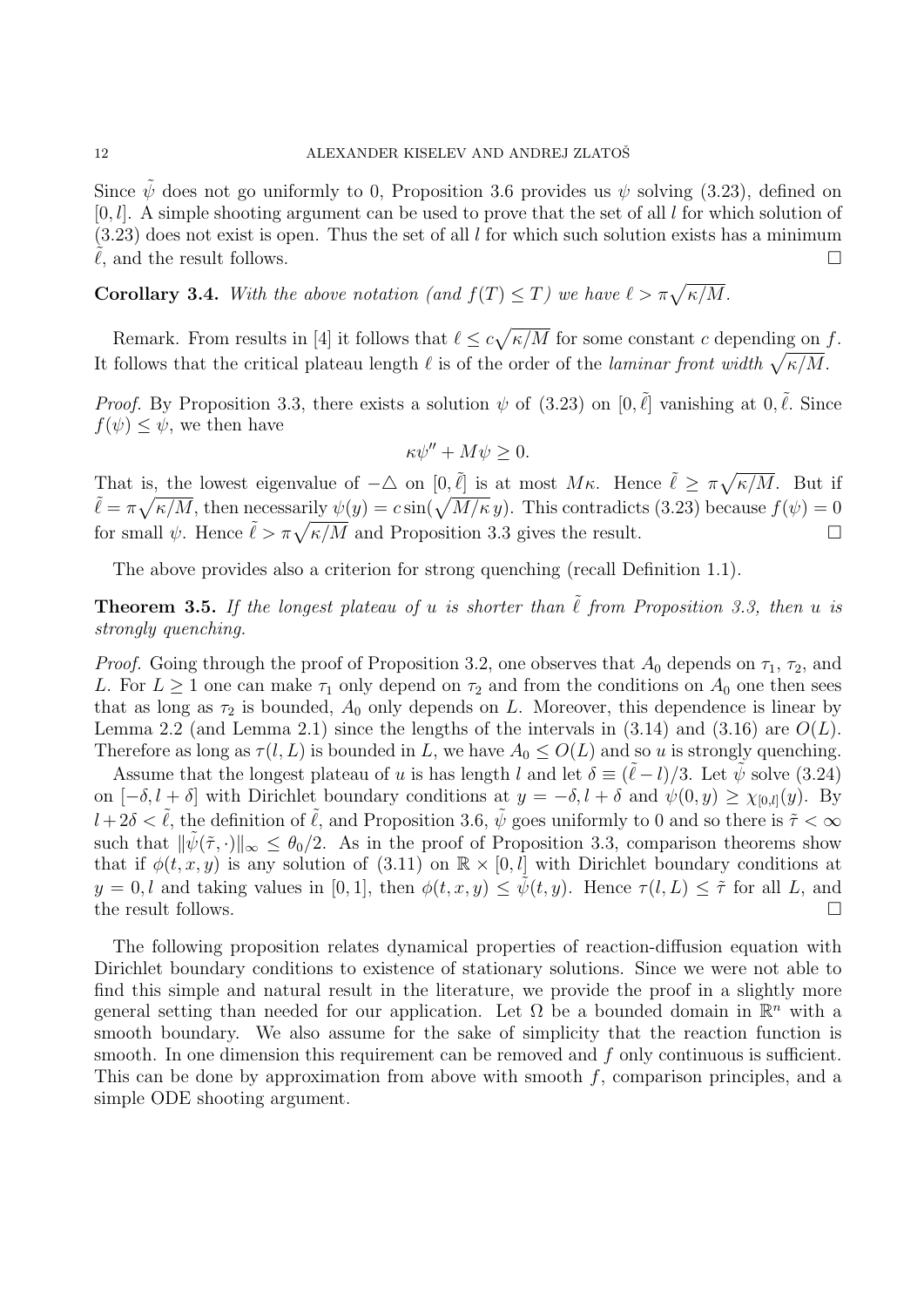#### **Proposition 3.6.** Assume that there is a solution  $\phi$  of

$$
\phi_t = \kappa \Delta \phi + M f(\phi) \tag{3.25}
$$

on  $(x,t) \in \Omega \times \mathbb{R}^+$ , with Dirichlet boundary conditions at  $\partial\Omega$  and  $\phi(\cdot,0)$  compactly supported (and taking values in [0,1]), such that  $\phi$  does not go uniformly to zero as  $t \to \infty$ . Then there exists a positive solution  $\psi : \Omega \to [0,1]$  of

$$
\kappa \Delta \psi + M f(\psi) = 0 \tag{3.26}
$$

satisfying Dirichlet boundary conditions on ∂Ω.

*Proof.* For the sake of simplicity we let  $\kappa = M = 1$ . Since by the maximum principle  $\phi(x, t) \leq 1$ for any t, standard regularity estimates imply that all Sobolev norms of  $\phi(x, t)$  are uniformly bounded in time:  $\|\phi(x, t)\|_{H^s(\Omega)} \leq C_s$ . Define  $\phi_-(x, t) = \limsup_{t\to\infty} \phi(x, t)$  at every  $x \in \Omega$ . We claim that  $\phi_-(x,t)$  is Lipshitz continuous and is moreover a weak subsolution, that is

$$
\int_{\Omega} D\phi_{-}(x)Dv(x) dx \le \int_{\Omega} f(\phi_{-}(x))v(x) dx
$$

for any  $v \in C_0^{\infty}(\Omega)$ . To avoid certain degenerate cases, we define here Lipshitz continuity as  $|\phi_-(x,t) - \phi_-(y,t)| \leq C|x-y|$  for any  $x, y$  which belong to some ball  $B \subset \Omega$ , with the constant C independent of x, y and B. Indeed, let  $C_1$  be a uniform upper bound on  $|\nabla \phi(x, t)|$ . Assume there exist  $x, y \in B \subset \Omega$  with  $|\phi_-(x) - \phi_-(y)| > 2C_1|x-y|$ . From the definition of  $\phi_-$  it follows that there exist  $t_n \to \infty$  such that either  $\phi(y, t_n) - \phi_-(x) > 2C_1|x - y|$  or  $\phi(x, t_n) - \phi_-(y) > 2C_1|x-y|$ . But this implies that for any  $\epsilon > 0$ , for all sufficiently large n we have  $|\phi(y, t_n) - \phi(x, t_n)| > 2C_1|x - y| - \epsilon$ , which contradicts the bound on the gradient of  $\phi$ .

Notice also that compactness of  $\Omega$  and uniform boundedness of  $|\nabla \phi|$  show that  $\phi_-$  is not identically zero and vanishes on  $\partial\Omega$ .

Define  $\Delta_{\delta}\phi_{-}(x) = \delta^{-2}\sum_{j=1}^{n}(\phi_{-}(x+\delta e_j) + \phi_{-}(x-\delta e_j) - 2\phi_{-}(x))$ , where  $e_j$  are unit vectors in coordinate directions. Next, we claim that for any x such that  $dist(x, \partial\Omega) > \delta$ , we have  $\Delta_{\delta}\phi_{-}(x) \geq -f(\phi_{-}(x)) - \gamma(\delta)$ , where  $\gamma(\delta)$  converges to zero when  $\delta$  goes to zero. Indeed, by definition of  $\phi_-(x)$ , we have that for any  $\epsilon > 0$ , there exists a sequence  $t_n \to \infty$  such that  $|\phi_-(x) - \phi(x, t_n)| < \epsilon$  and  $\phi_-(y) \ge \phi(y, t_n) - \epsilon$  for any y. Moreover, we can choose  $t_n$  so that  $|\phi_t(x, t_n)| < \epsilon$ . Now

$$
\Delta_{\delta}\phi_{-}(x) = \delta^{-2} \sum_{j} (\phi_{-}(x + \delta e_j) + \phi_{-}(x - \delta e_j) - 2\phi_{-}(x))
$$
  
 
$$
\geq -C\epsilon \delta^{-2} + \delta^{-2} \sum_{j} (\phi(x + \delta e_j, t_n) + \phi(x - \delta e_j, t_n) - 2\phi(x, t_n)).
$$

Using the mean value theorem and uniform upper bounds on derivatives of  $\phi$ , it is not hard to show that

$$
\delta^{-2} \sum_j (\phi(x + \delta e_j, t_n) + \phi(x - \delta e_j, t_n) - 2\phi(x, t_n)) \to \phi_{x_j x_j}(x, t_n)
$$

uniformly in x and  $t_n$  as  $\delta \to 0$ , with an error bounded by  $C\delta$ . Therefore,

$$
\Delta_{\delta}\phi_{-}(x) \ge -C\epsilon\delta^{-2} - C\delta + \Delta\phi(x, t_n)
$$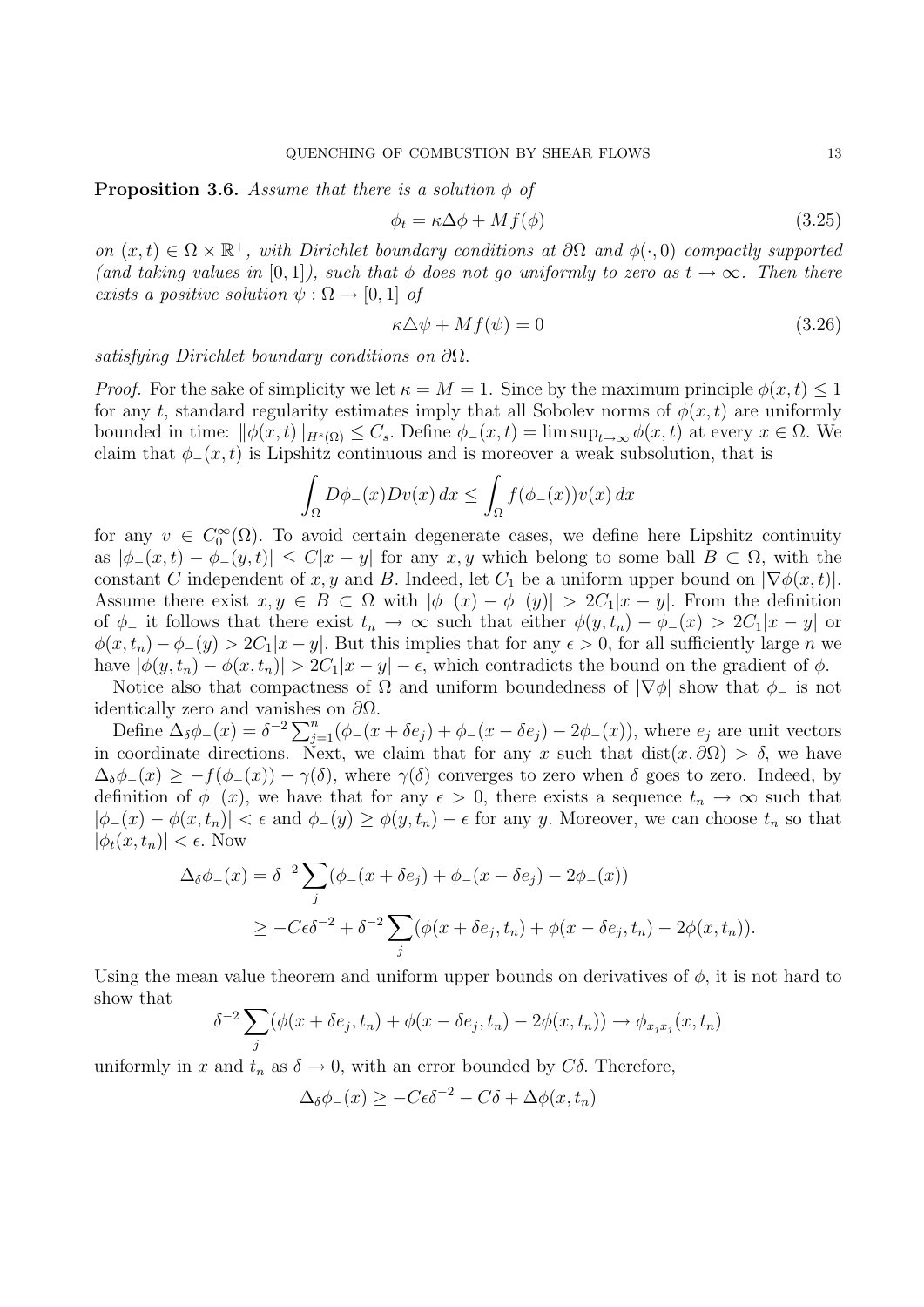$$
\geq -f(\phi(x,t_n)) - C(\epsilon \delta^{-2} + \delta) - \epsilon
$$
  

$$
\geq -f(\phi_-(x)) - C(\epsilon \delta^{-2} + \delta + \epsilon).
$$

Since  $\epsilon$  is arbitrary, this leads to  $\Delta_{\delta}\phi_-(x) \geq -f(\phi_-(x)) - C\delta$ .

Given  $v \in C_0^{\infty}(\Omega)$ ,  $v \ge 0$ , such that  $dist(\text{supp}(v), \partial \Omega) \ge \delta$ , we have

$$
-\int_{\Omega}\Delta_{\delta}\phi_{-}(x)v(x)\,dx\leq\int_{\Omega}f(\phi_{-}(x))v(x)\,dx+C\delta\|v\|_{L^{1}(\Omega)}.
$$

Carrying out discrete integration by parts on the left hand side and passing to the limit  $\delta \to 0$ , we get

$$
\int_{\Omega} D\phi_{-}(x)Dv(x) dx \leq \int_{\Omega} f(\phi_{-}(x))v(x) dx.
$$

Passage to the limit is justified since we know that  $\phi_-(x)$  is Lipshitz and therefore belongs to the Sobolev space  $W^{1,\infty}$ . Thus we see that  $\phi_-(x)$  is a weak subsolution of (3.26).

Now consider initial data  $\tilde{\phi}(x, 0)$  such that  $\phi_-(x) \leq \tilde{\phi}(x, 0) \leq 1$ . By the maximum principle, for all t we have  $\tilde{\phi}(x,t) \geq \phi_-(x)$ . Consider  $\phi_+(x) = \liminf_{t \to \infty} \tilde{\phi}(x,t) \geq \phi_-(x)$ . By repeating the same arguments as above, we find that  $\phi_{+}(x)$  is a weak supersolution. Then by well-known results (see e.g. [6], Theorem 9.3.1), there exists a weak solution  $\psi(x)$  of (3.26), satisfying  $\phi_-(x) \leq \psi(x) \leq \phi_+(x)$ . By boundary regularity results,  $\psi(x)$  is regular on all of  $\Omega$ .

Results in this section extend without change to the case of shear flows in higher dimensions. The proofs are identical to those above, this time using higher dimensional Brownian motion. Assume that  $T(t, x, y)$  is a solution of (3.1), (3.4) on  $\mathbb{R}_0^+ \times \mathbb{R} \times \mathbb{R}^n$  with the  $C^1$  shear flow u satisfying  $u(y) = u(y + h_i e_i)$  for  $j = 1, 2, ..., n$  and some  $h_i > 0$  ( $\{e_1, ..., e_n\}$  being the standard basis in  $\mathbb{R}^n$ ).

The definition of quenching flows is identical to that for  $n = 1$ . A plateau of u is any maximal domain  $\Omega$  on which u is constant. We also say that a domain  $\Omega \subseteq \mathbb{R}^n$  is quenching if for every  $L < \infty$  there is  $\tau(\Omega, L) < \infty$  such that any solution  $\phi$  of (3.11) on  $(x, y) \in \mathbb{R} \times \Omega$  with Dirichlet boundary conditions on  $\partial\Omega$  and  $\phi(0, \cdot, \cdot)$  supported in  $[-L, L] \times \Omega$  (and taking values in [0, 1]), satisfies  $\phi(t, x, y) \leq \theta_0/2$  for  $t \geq \tau(\Omega, L)$ . Of course, the quenching property again depends on  $M, \kappa, f$ . We then have

Theorem 3.7. With the above notation the following hold.

- (i) If every plateau of u is quenching, then u is quenching.
- (ii) If  $u$  has a plateau that is not quenching, then  $u$  is not quenching.
- (iii) If ∂Ω and f are smooth, and there is no non-zero  $\psi : \Omega \to [0,1]$  satisfying

$$
\kappa \Delta \psi + M f(\psi) = 0
$$

and vanishing on  $\partial\Omega$ , then the domain  $\Omega$  is quenching. Moreover, if each plateau of u is contained in some such domain, then u is strongly quenching.

*Remark.* Note that if  $n \geq 2$ , then even non-constant u can have unbounded plateaux.

Finally we note that we only considered initial conditions (3.4) for the sake of simplicity of presentation. It is obvious that our results apply also in the case of smooth initial conditions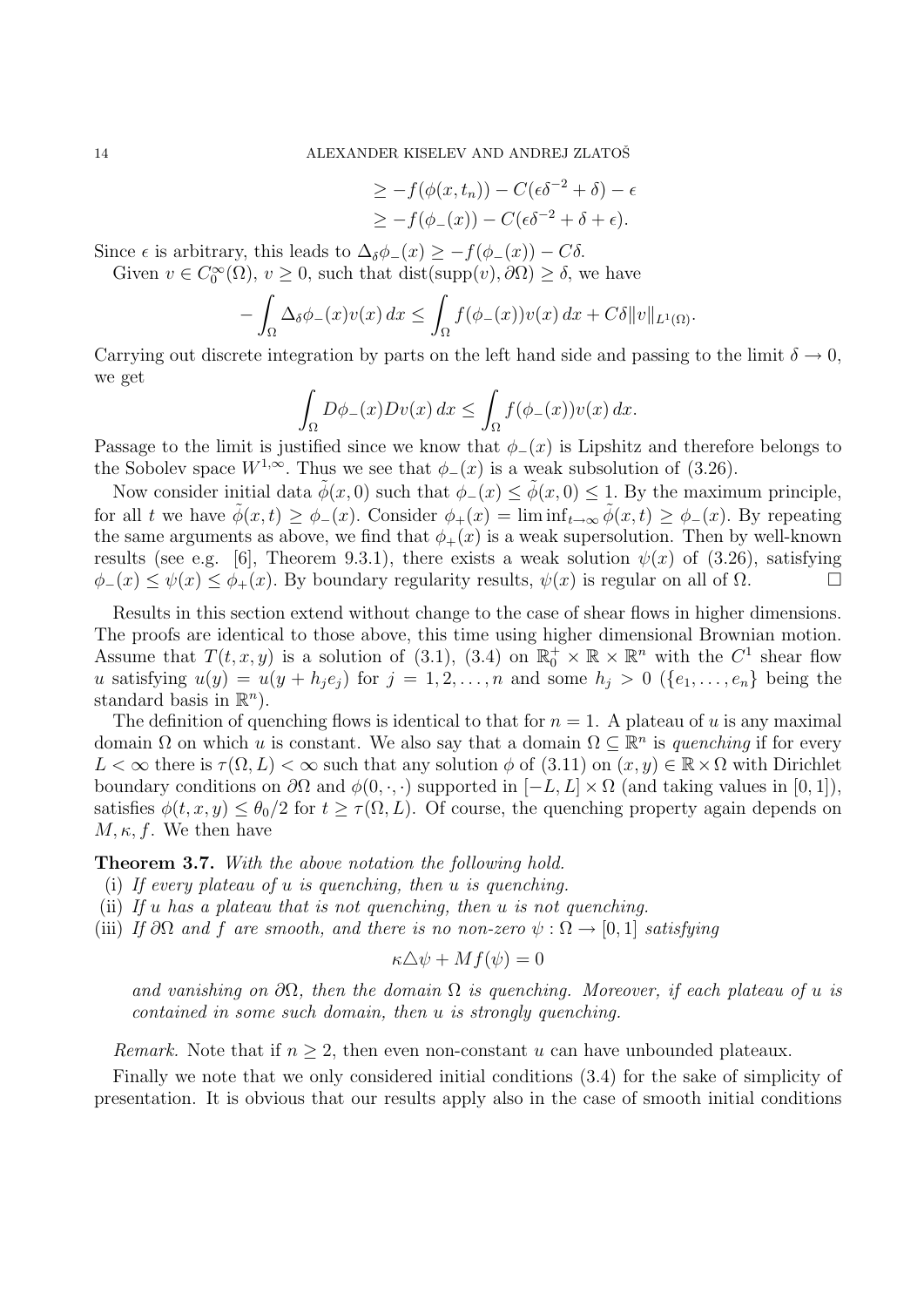satisfying, for instance,

$$
\chi_{[-L,L]}(x) \le T(0,x,y) \le \chi_{[-L-c_L,L+c_L]}(x).
$$

If we wish to consider initial temperatures that are not maximal (but still above the ignition temperature  $\theta_0$ ) on an increasing family of regions, for example,

$$
\eta \chi_{[-L,L]}(x) \le T(0,x,y) \le \eta \chi_{[-L-c_L,L+c_L]}(x).
$$

for some  $\eta \in (\theta_0, 1)$ , then there is only one change —  $\ell$  in Theorem 3.1 is defined in terms of Dirichlet solutions  $\phi$  initially compactly supported and initially bounded above by  $\eta$ . The above method actually applies in the case of any family of compactly supported initial conditions  $T_L(0, x, y)$  as long as these are such that for any  $L_1$  and  $\delta_1 > 0$  there are  $L_2$  and  $\delta_2 > 0$  so that  $T_{L_2}(0, x_2, y_2) \geq T_{L_1}(0, x_1, y_1) - \delta_1$  whenever  $|(x_2, y_2) - (x_1, y_1)| < \delta_2$  (in particular,  $T_L(0, \cdot, \cdot)$ continuous will do). This last condition is necessary for our proof of part (i) of Theorem 3.1 because now we have

$$
\Phi(t, x, y) = \mathbb{E}\bigg(T_L\bigg(0, W_{2\kappa t}^x - \frac{A}{2\kappa} \int_0^{2\kappa t} u(W_s^y)ds, W_{2\kappa t}^y\bigg)\bigg).
$$

Here  $\ell$  is defined in terms of  $\phi$  initially bounded above by the  $T_L$ 's.

## 4. Scaling

In this section we study the dependence of the "quenching amplitude", that is, the infimum of all A such that initial temperature distribution

$$
T(0, x, y) = \chi_{[-L, L]}(x) \tag{4.1}
$$

leads to quenching, on the scaling of the profile of the shear flow u. Hence we consider

$$
T_t = \kappa \Delta T - Au(\alpha y) T_x + Mf(T) \tag{4.2}
$$

with u periodic and  $\alpha > 0$ . The results of this section are motivated by and agree well with numerical simulations performed in [16]. The first is

**Theorem 4.1.** Let  $u \in C(\mathbb{R})$  be a periodic function with period h. Then there is  $C > 0$ such that for large enough  $\alpha$  and  $|A| \geq C \alpha L$ , the solution of (4.2) with initial condition (4.1) satisfies  $T(t, x, y) \to 0$  as  $t \to \infty$ , uniformly in  $\mathbb{R}^2$ .

Remark. The necessity of this bound can be explained by the fact that fast oscillations in the advection homogenize propagation of the flame (w.r.t.  $y$ ) and so larger advection amplitudes are needed to expose the hot region to diffusion.

Proof. Notice that we have

$$
\sup_{x} \Psi\left(\frac{1}{2\kappa}, x, y\right) = \sup_{x} \mathbb{P}\left(x - \frac{A}{2\kappa} \int_{0}^{1} u(\alpha W_s^y) ds \in [-L, L]\right)
$$

$$
= \sup_{a} \mathbb{P}\left(\int_{0}^{1} u(\alpha W_s^y) ds \in \left[a, a + \frac{4\kappa L}{|A|}\right]\right)
$$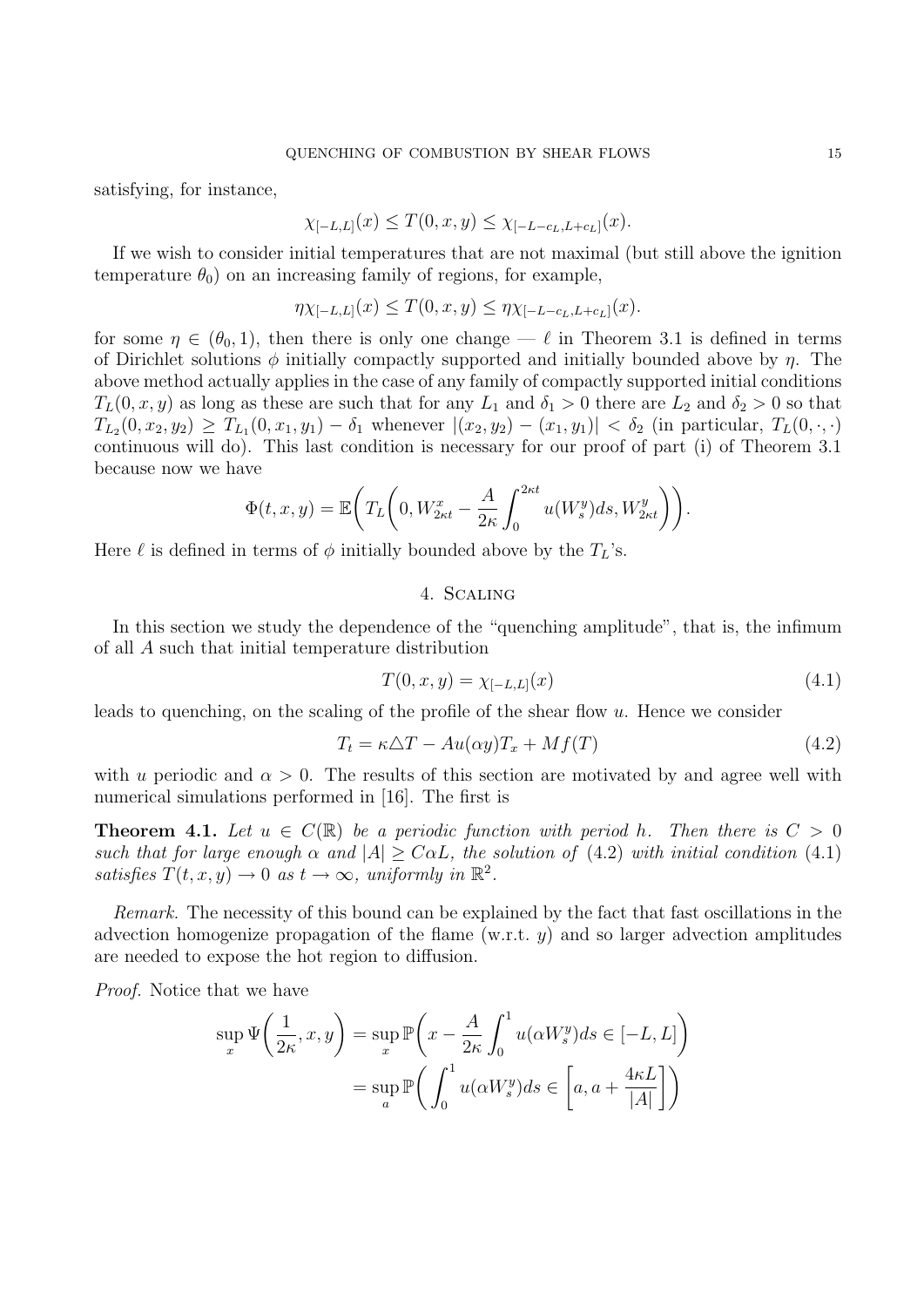$$
= \sup_{a} \mathbb{P}\left(\frac{1}{\alpha^2} \int_0^{\alpha^2} u(W_s^{\alpha y}) ds \in \left[a, a + \frac{4\kappa L}{|A|}\right]\right)
$$
  

$$
= \sup_{a} \mathbb{P}\left(\frac{1}{\alpha} \int_0^{\alpha^2} u(W_s^{\alpha y}) ds \in \left[a, a + \frac{4\kappa \alpha L}{|A|}\right]\right).
$$

Let us estimate the last integral.

First, we can assume  $\int_0^h u(y)dy = 0$ , since, as before, changing u by a constant does not change the result. Second, let  $v(y)$  be such that  $v'(y) = u(y)$  and  $\int_0^h v(y) dy = 0$ , and define  $z(y) \equiv \int_0^y v(s)ds$ . Hence, all three functions are periodic with period h.

Now by the Itô formula (see, e.g.,  $[11,$  Proposition 1.1.4]),

$$
z(W_t^y) - z(y) = \int_0^t v(W_s^y) dW_s^y + \frac{1}{2} \int_0^t u(W_s^y) ds
$$

almost surely. Thus,

$$
\frac{1}{\alpha} \int_0^{\alpha^2} u(W_s^y) ds = \frac{2}{\alpha} \left( z(W_{\alpha^2}^y) - z(y) \right) - 2\mathcal{M}(y, \alpha, W^y)
$$

with

$$
\mathcal{M}(y,\alpha,W^y) \equiv \frac{1}{\alpha} \int_0^{\alpha^2} v(W_s^y) dW_s^y.
$$

Therefore with  $c \equiv ||z||_{\infty}$  we have

$$
\sup_x \Psi\left(\frac{1}{2\kappa}, x, y\right) \le \sup_a \mathbb{P}\left(\mathcal{M}(\alpha y, \alpha, W^{\alpha y}) \in \left[a, a + \frac{2\kappa \alpha L}{|A|} + \frac{4c}{\alpha}\right]\right).
$$

From (3.8) and (3.9) we can see that to obtain (3.5) for  $\tau = (2\kappa)^{-1}$  (and hence (1.8)), we only need to prove

$$
\sup_{y,a} \mathbb{P}\bigg(\mathcal{M}(y,\alpha,W^y) \in \left[a,a+\frac{2\kappa}{C}+\frac{4c}{\alpha}\right]\bigg) \leq \theta_0 e^{-M/2\kappa}
$$

for some C and all large enough  $\alpha$ . That is,

$$
\sup_{y,a} \mathbb{P}(\mathcal{M}(y,\alpha,W^y) \in [a,a+\varepsilon]) \le \theta_0 e^{-M/2\kappa}
$$
\n(4.3)

for small  $\varepsilon$  and large  $\alpha$ . However, for each y, the family  $\alpha \mathcal{M}(y, \alpha, W^y)$  is a martingale with respect to  $\alpha$ . It is not difficult to check that the central limit theorem for martingales (see, e.g. [5], Theorem 7.7.3, or [14]) applies to  $\mathcal{M}(y, \alpha, W^y)$  giving convergence in distribution to the normal random variable with variance

$$
\sigma^2 = \frac{1}{h} \int_0^h \mathbb{E} \left[ \int_0^1 v(W_s^z)^2 ds \right] dz = \frac{1}{h} \int_0^h |v(z)|^2 dz > 0,
$$

where  $E$  denotes expectation with respect to the Brownian motion starting at z. Moreover the convergence can be shown to be uniform in  $y$  since all the estimates entering the proof are uniform in y. This implies the estimate  $(4.3)$ .

Next, we consider scaling in the opposite direction, that is  $\alpha \to 0$ .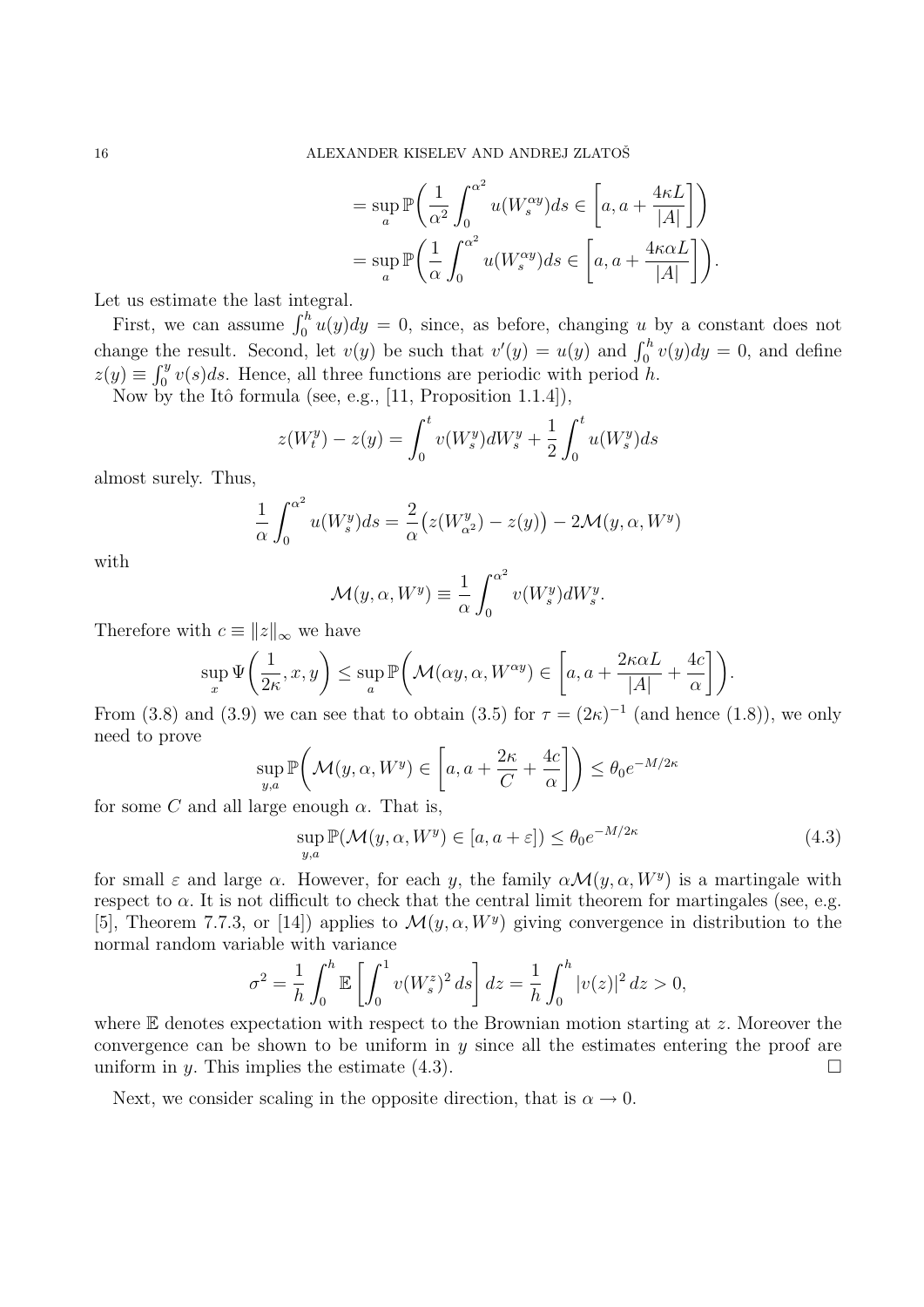**Theorem 4.2.** If  $u \in C^{n+1}(\mathbb{R})$  is periodic and  $|u'(y)| + |u''(y)| + \cdots + |u^{(n)}(y)| > 0$  for some n and all y, then there is  $C > 0$  such that for small enough  $\alpha > 0$  and  $|A| > C\alpha^{-n}L$ , the solution of (4.2) with initial condition (4.1) satisfies  $T(t, x, y) \to 0$  as  $t \to \infty$ , uniformly in  $\mathbb{R}^2$ .

Let us give a short explanation of this result. Consider first the situation as in [16], where  $u(y) = \sin y$  was analyzed numerically. When there is no flow, the critical quenching size, according to results of Kanel', is of the order  $\ell$ . Therefore one expects that to quench initial data of size L, the flow should be able to thin it down to width  $\ell$ , given by Theorem 3.1, in time  $\tau \sim M^{-1}$  (before the reaction picks up). The differential of velocities near the tip at points which are distance  $\sim \ell$  apart is  $A\alpha^2\ell^2$ , so we get the condition for quenching  $A\alpha^2\ell^2\tau \sim L$ , which is consistent with our theorem (since the assumptions are satisfied with  $n = 2$  when  $u(y) = \sin y$ ). In a more general setting, assume u is smooth enough and  $u'(0) = u''(0) = \cdots = u^{(n-1)}(0) = 0$ (and u' does not vanish to a higher degree elsewhere). If then A grows slower than  $O(\alpha^{-n})$  as  $\alpha \to 0$ , the functions  $Au(\alpha y)$  become very flat on intervals around 0 with increasing lengths. The heuristic reasoning above then suggests that one should not expect quenching for small  $\alpha$ 's.

To prove the theorem, we will need an auxiliary lemma. For  $b \in \mathcal{S}^{n-1}$ , the unit sphere in  $\mathbb{R}^n$ , we define

$$
P_b(y) \equiv b_n y^n + b_{n-1} y^{n-1} + \dots + b_1 y.
$$

**Lemma 4.3.** Given any  $t > 0$  and  $K < \infty$  we have

$$
\sup_{b \in \mathcal{S}^{n-1}, a} \mathbb{P}\bigg(\int_0^t P_b(W_s^0) ds \in [a, a+\varepsilon] \, \bigg| \, |W_s^0| \le K \text{ for } s \in [0, t]\bigg) \to 0 \tag{4.4}
$$

 $as \varepsilon \to 0.$ 

Proof. We define

$$
q(b, a, \varepsilon) \equiv \mathbb{P}\bigg(\int_0^t P_b(W_s^0)ds \in [a, a+\varepsilon] \,\bigg|\, |W_s^0| \le K \text{ for } s \in [0, t]\bigg),
$$

and we let  $N \equiv K^{n} + K^{n-1} + \cdots + K$  so that  $|P_{b+\delta}(y) - P_{b}(y)| \leq N|\delta|$  whenever  $|y| \leq K$ . Hence we need to show that, just as p in Section 2,  $q \to 0$  as  $\varepsilon \to 0$ , uniformly in  $(b, a) \in S^{n-1} \times \mathbb{R}$ . Notice that we do not need to exclude the value  $tP_b(0) = 0$  in the above probability because the  $P<sub>b</sub>$ 's have no plateaux.

The proof is identical to that of Lemma 2.2. First, the absence of plateaux in the  $P<sub>b</sub>$ 's gives  $q(b, a, 0) = 0$ . Then with  $\delta \equiv tN|\delta_1| + |\delta_2| + |\delta_3|$  we have

$$
|q(b+\delta_1, a+\delta_2, \varepsilon+\delta_3) - q(b, a, \varepsilon)|
$$
  
\n
$$
\leq \mathbb{P}\bigg(\int_0^t P_b(W_s^0)ds \in [a-\delta, a+\delta] \cup [a+\varepsilon-\delta, a+\varepsilon+\delta] \mid |W_s^0| \leq K \text{ for } s \in [0, t]\bigg)
$$

which goes to zero as  $\delta \to 0$  because  $q(b, a, 0) = q(b, a + \varepsilon, 0) = 0$ . Thus, q is jointly continuous in  $(b, a, \varepsilon)$ . This means that  $q(b, a, \varepsilon) \to 0$  as  $\varepsilon \to 0$ , uniformly in any compact subset of  $\mathcal{S}^{n-1} \times \mathbb{R}$ . Finally,  $q(b, a, \varepsilon) = 0$  for  $|a| > tN + \varepsilon$ , finishing the proof.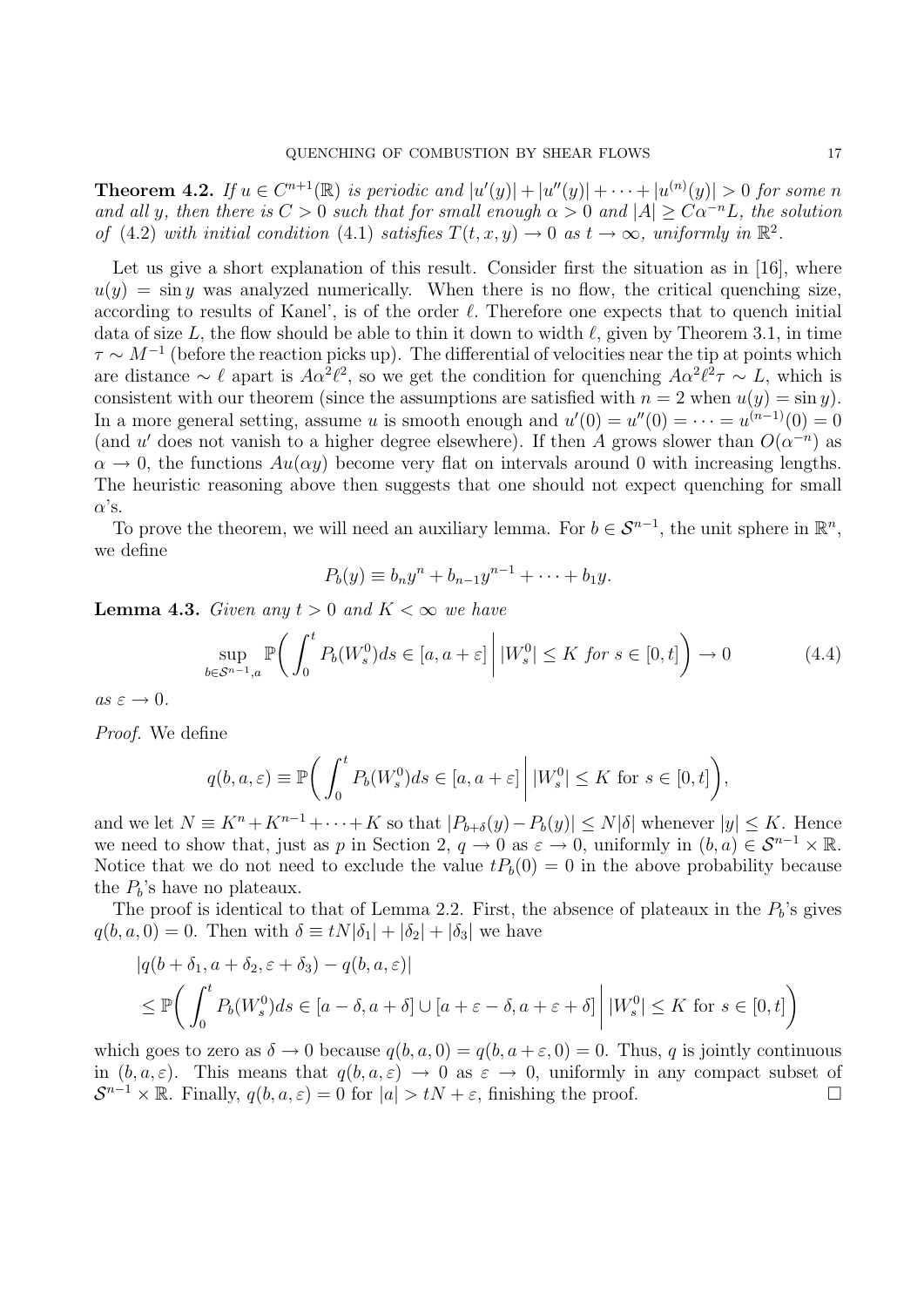Proof of Theorem 4.2. Since  $u \in C^{n+1}(\mathbb{R})$  and is periodic,  $|u'(y)| + |u''(y)| + \cdots + |u^{(n)}(y)| > \rho$ for some  $\rho > 0$  and all y. Let K be such that

$$
\mathbb{P}\bigg(|W_s^0| \le K \text{ for } s \in [0,1]\bigg) \ge 1 - \frac{\theta_0}{2} e^{-M/2\kappa}.
$$

Let  $C > 0, |A| \geq C\alpha^{-n}L$ , and  $c \equiv ||u^{(n+1)}||_{\infty}/(n+1)!$ . Then if  $b_k \equiv u^{(k)}(\alpha y)/k!$  for  $k = 1, ..., n$ , Taylor's theorem gives us

$$
u(\alpha(y+\delta)) = u(\alpha y) + P_b(\alpha \delta) + \tilde{c}\alpha^{n+1}|\delta|^{n+1}
$$

for some  $|\tilde{c}| \leq c$ . Notice that b need not be a unit vector here.

With all the following probabilities conditioned by  $|W_s^0| \leq K$  for  $s \in [0,1]$ , we have

$$
\sup_{x,y} \Psi\left(\frac{1}{2\kappa}, x, y\right)
$$
\n
$$
\leq \sup_{x,y} \mathbb{P}\left(x - \frac{A}{2\kappa} \int_0^1 u(\alpha(y + W_s^0)) ds \in [-L, L]\right) + \frac{\theta_0}{2} e^{-M/2\kappa}
$$
\n
$$
\leq \sup_{a,y} \mathbb{P}\left(\int_0^1 \alpha^{-n} u(\alpha(y + W_s^0)) ds \in \left[a, a + \frac{4\kappa}{C}\right]\right) + \frac{\theta_0}{2} e^{-M/2\kappa}
$$
\n
$$
\leq \sup_{a,y} \mathbb{P}\left(\int_0^1 \alpha^{-n} P_b(\alpha W_s^0) ds \in \left[a, a + \frac{4\kappa}{C} + 2c\alpha K^{n+1}\right]\right) + \frac{\theta_0}{2} e^{-M/2\kappa}
$$
\n
$$
= \sup_{a,y} \mathbb{P}\left(\int_0^1 P_d(W_s^0) ds \in \left[a, a + \frac{4\kappa}{C} + N\alpha\right]\right) + \frac{\theta_0}{2} e^{-M/2\kappa} \tag{4.5}
$$

with  $d_k \equiv b_k \alpha^{k-n}$  and  $N \equiv 2cK^{n+1}$ . If we take  $\alpha < 1$ , then  $|d| \ge |b| \ge \rho/(n+1)!$  and so there are  $e \in S^{n-1}$  and  $r \ge \rho/(n+1)!$  such that  $d = re$ . The last expression in (4.5) is then at most

$$
\sup_{e \in \mathcal{S}^{n-1},a} \mathbb{P}\bigg(\int_0^1 P_e(W_s^0)ds \in \left[a,a+\frac{(n+1)!}{\rho}\bigg(\frac{4\kappa}{C}+N\alpha\bigg)\right]\bigg) + \frac{\theta_0}{2}e^{-M/2\kappa}.
$$

Lemma 4.3 ensures that for some  $C < \infty$  and all small  $\alpha$  the supremum is smaller than  $\theta_0 e^{-M/2\kappa}/2$ , and then (3.8) and (3.9) give (3.5) for  $\tau = (2\kappa)^{-1}$ . The result follows.

Acknowledgement. We thank Peter Constantin, Tom Kurtz, David Nualart, and Lenya Ryzhik for useful communications. AK has been supported in part by NSF grants DMS-0321952 and DMS-0314129, and Alfred P. Sloan fellowship. AZ has been supported in part by NSF grant DMS-0314129.

#### **REFERENCES**

- [1] H. Berestycki, The influence of advection on the propagation of fronts in reaction-diffusion equations, Nonlinear PDEs in Condensed Matter and Reactive Flows, NATO Science Series C, 569, H. Berestycki and Y. Pomeau eds, Kluwer, Doordrecht, 2003.
- [2] H. Berestycki, B. Larrouturou and P.-L. Lions, Multi-dimensional travelling wave solutions of a flame propagation model, Arch. Rational Mech. Anal. 111 (1990), 33–49.